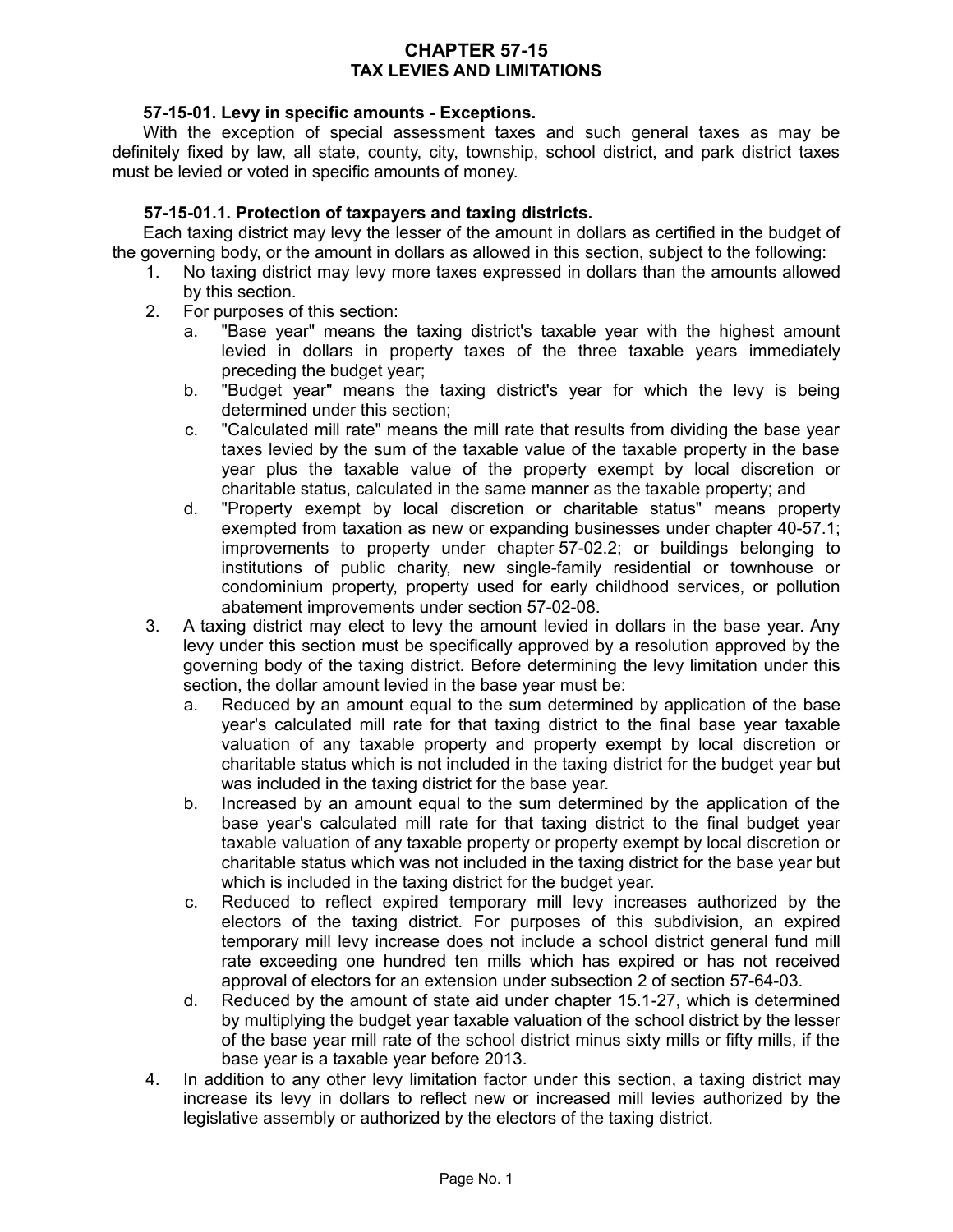- 5. Under this section a taxing district may supersede any applicable mill levy limitations otherwise provided by law, or a taxing district may levy up to the mill levy limitations otherwise provided by law without reference to this section, but the provisions of this section do not apply to the following:
	- a. Any irrepealable tax to pay bonded indebtedness levied pursuant to section 16 of article X of the Constitution of North Dakota.
	- b. The one-mill levy for the state medical center authorized by section 10 of article X of the Constitution of North Dakota.
- 6. A school district choosing to determine its levy authority under this section may apply subsection 3 only to the amount in dollars levied for general fund purposes under section 57-15-14 or, if the levy in the base year included separate general fund and special fund levies under sections 57-15-14 and 57-15-14.2, the school district may apply subsection 3 to the total amount levied in dollars in the base year for both the general fund and special fund accounts. School district levies under any section other than section 57-15-14 may be made within applicable limitations but those levies are not subject to subsection 3.
- 7. Optional levies under this section may be used by any city or county that has adopted a home rule charter unless the provisions of the charter supersede state laws related to property tax levy limitations.

## **57-15-02. Determination of rate.**

The tax rate of all taxes, except taxes the rate of which is fixed by law, must be calculated and fixed by the county auditor within the limitations prescribed by statute. If any municipality levies a greater amount than the prescribed maximum legal rate of levy will produce, the county auditor shall extend only such amount of tax as the prescribed maximum legal rate of levy will produce. The rate must be based and computed on the taxable valuation of taxable property in the municipality or district levying the tax. The rate of all taxes must be calculated by the county auditor in mills, tenths, and hundredths of mills.

## **57-15-02.1. Property tax levy increase notice and public hearing.**

Repealed by S.L. 2017, ch. 411, § 23.

#### **57-15-02.2. Estimated property tax and budget hearing notice.**

- 1. On or before August tenth of each year the governing body of a taxing district shall provide to the county auditor in each county in which the taxing district has taxable property a preliminary budget statement and the date, time, and location of the taxing district's public hearing on its property tax levy, which may be no earlier than September seventh. A taxing district that fails to provide the information required under this subsection on or before August tenth may not impose a property tax levy in a greater amount of dollars than was imposed by the taxing district in the prior year.
- 2. By August thirty-first of each year the county treasurer shall provide a written notice to the owner of each parcel of taxable property with a total estimated property tax of at least one hundred dollars. The text of the notice must contain:
	- a. The date, time, and location of the public budget hearing for each of the taxing districts in which the property owner's parcel is located, which anticipate levying in excess of one hundred thousand dollars in the current year, and the location at which the taxing district's budget is available for review;
	- b. The true and full value of the property based on the best information available;
	- c. A column showing the actual property tax levy in dollars against the parcel by the taxing district that levied taxes against the parcel in the immediately preceding taxable year and a column showing the estimated property tax levy in dollars against the parcel by the taxing district levying tax in the taxable year for which the notice applies based on the preliminary budget statements of all taxing jurisdictions;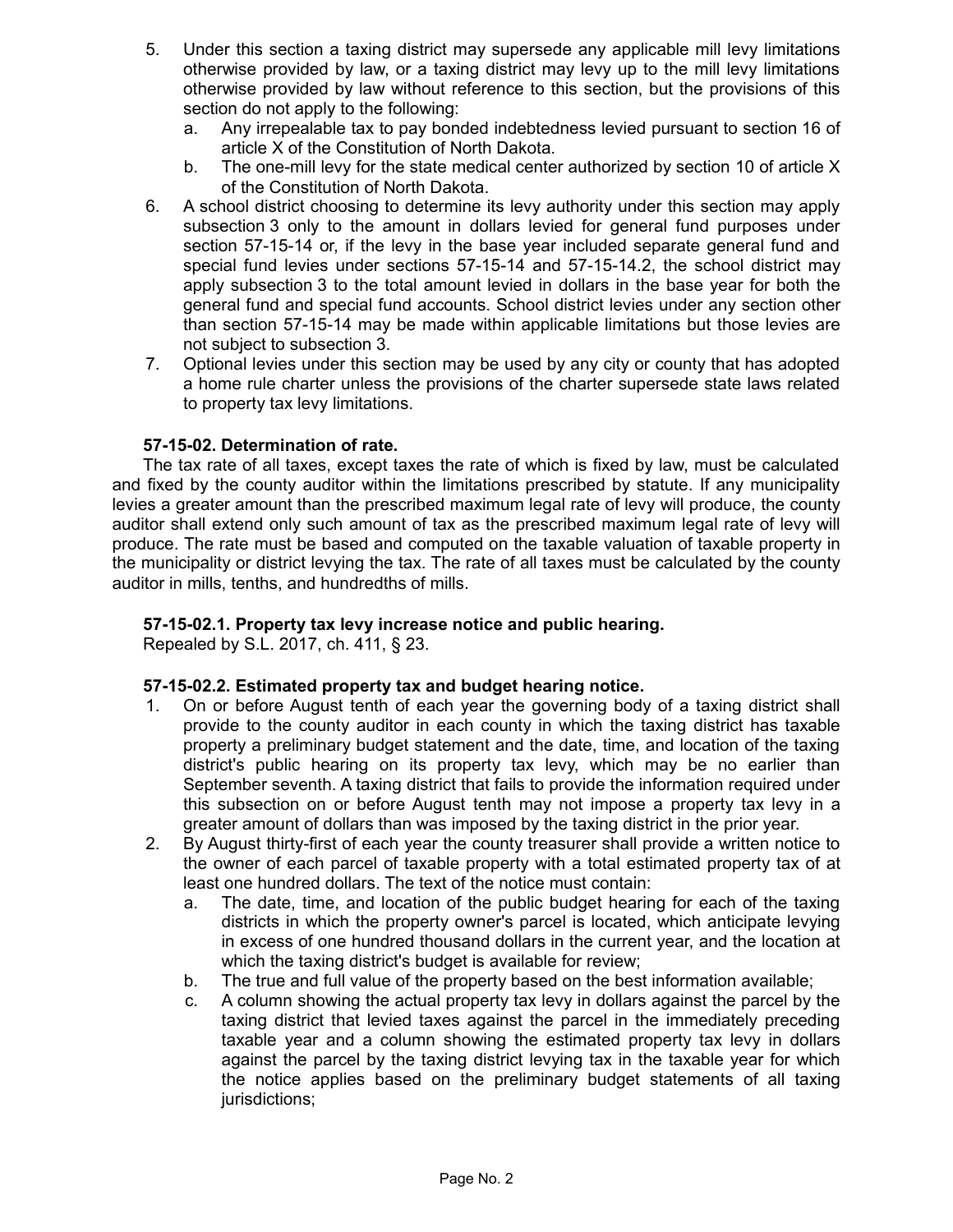- d. A column indicating the difference between the taxing district's total levy from the previous year and the taxing district's estimated levy with the word "INCREASE" printed in boldface type if the proposed tax levy is larger in dollars than the levy in dollars in the previous year;
- e. Information identifying the estimated property tax savings that will be provided pursuant to section 57-20-07.1 based on the best information available; and
- f. A statement that there will be an opportunity for citizens to present oral or written comments regarding each taxing district's property tax levy.
- 3. Delivery of written notice under this section must be by personal delivery to the property owner, mail addressed to the property owner at the property owner's last-known address, or electronic mail to the property owner directed with verification of receipt to an electronic mail address at which the property owner has consented to receive notice. If a parcel of taxable property is owned by more than one owner, notice must be sent to only one owner of the property. Failure of an owner to receive a notice under this section will not relieve the owner of property tax liability or modify the qualifying date under section 57-20-09 for which an owner may receive a discount for early payment of tax.
- 4. The tax commissioner shall prescribe suitable forms for written notices under this section.
- 5. The direct cost of providing taxpayer notices under this section may be allocated in a manner proportionate to the number of notices mailed on behalf of each taxing district that intends to levy in excess of one hundred thousand dollars in property taxes in the current year.

## **57-15-03. State tax levy.**

Repealed by S.L. 1981, ch. 567, § 2.

## **57-15-04. State taxes - When levied - Certification.**

Repealed by S.L. 1981, ch. 567, § 2.

## **57-15-05. County tax levy.**

The board of county commissioners, in levying county taxes, is limited to the amount necessary to meet the appropriations included in the county budget for the ensuing fiscal year, and to provide a reserve fund as limited in this chapter, together with a tax sufficient in amount to pay the interest on the bonded debt of the county and to provide a sinking fund to pay the principal at maturity. The county budget shall show the complete expenditure program of the county for the ensuing fiscal year and the sources of revenue from which it is to be financed.

## **57-15-06. County general fund levy.**

The board of county commissioners may levy property taxes for county general fund purposes at a tax rate not exceeding sixty mills per dollar of taxable valuation of property in the county.

A county that levied more than sixty mills for taxable year 2015 for the combined number of mills levied for general fund purposes plus the number of mills levied for other purposes which were combined into the general fund for taxable years after 2014 may levy for general fund purposes for taxable year 2016 the same number of mills that was levied for those purposes for taxable year 2015. A county may levy for general fund purposes for taxable year 2017 sixty mills plus seventy-five percent of the combined number of mills exceeding sixty that was levied for those purposes for taxable year 2015. A county may levy for general fund purposes for taxable year 2018 sixty mills plus fifty percent of the combined number of mills exceeding sixty that was levied for those purposes for taxable year 2015. A county may levy for general fund purposes for taxable year 2019 sixty mills plus twenty-five percent of the combined number of mills exceeding sixty that was levied for those purposes for taxable year 2015.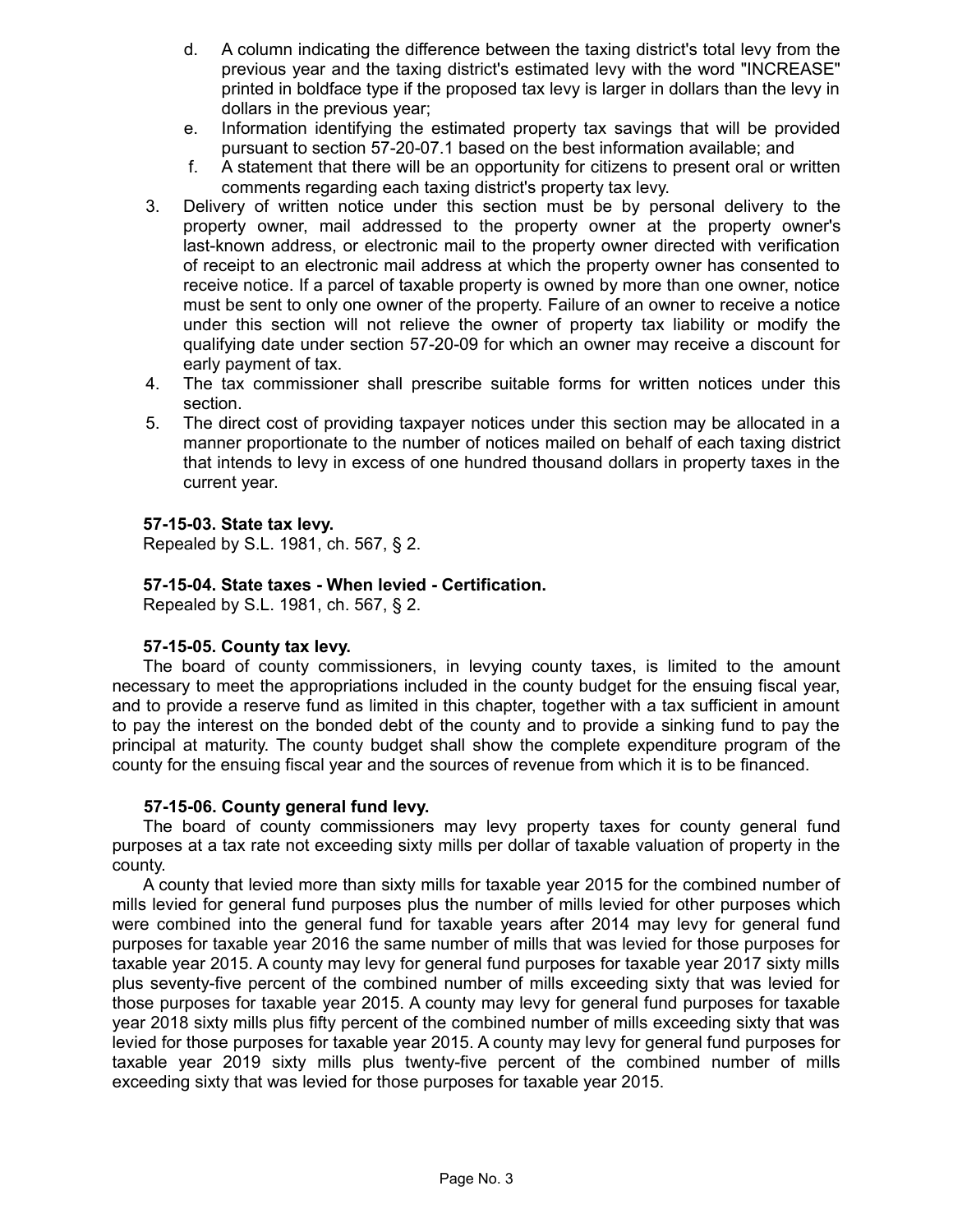Unless a specific exception is provided by statute, the county general fund levy limitation under this section applies to all property taxes the board of county commissioners is authorized to levy for general county purposes.

## **57-15-06.1. County tax levy for farm-to-market road - Election.**

Repealed by omission from this code.

### **57-15-06.2. Farm-to-market roads' fund - Use.**

Repealed by omission from this code.

### **57-15-06.3. County road program of farm-to-market and federal-aid roads - Tax levy - Use of excess funds.**

Repealed by S.L. 2015, ch. 439, § 104.

## **57-15-06.4. Levy authorized for county veterans' service officer's salary, traveling, and office expenses.**

The county commissioners of each county may levy annually a tax not exceeding the limitation in subsection 7 of section 57-15-06.7 to provide a fund for the payment of the salary, traveling, and office expenses of the county veterans' service officer authorized to be appointed by section 37-14-18.

### **57-15-06.5. Tax levy for planning purposes.**

Repealed by S.L. 2015, ch. 439, § 104.

## **57-15-06.6. County capital projects levy.**

- 1. The board of county commissioners of each county may levy an annual tax not exceeding ten mills plus any voter-approved additional levy as provided in subsection 8 of section 57-15-06.7 for the purpose of the following capital projects:
	- a. Constructing, equipping, and maintaining structural and mechanical components of regional or county corrections centers or for the purpose of contracting for corrections center space capacity from another public or private entity.
	- b. Acquiring real estate as a site for public parks and construction, equipping, and maintaining structural and mechanical components of recreational facilities under section 11-28-06.
	- c. Acquiring real estate as a site for county buildings and operations and constructing, equipping, and maintaining structural and mechanical components of county buildings and property.
	- d. Acquiring real estate as a site for county fair buildings and operations and constructing, equipping, and maintaining structural and mechanical components of county fair buildings and property as provided in section 4-02-26.
	- e. Acquiring and developing real estate, capital improvements, buildings, pavement, equipment, and debt service associated with financing for county supported airports or airport authorities.
	- f. Expenditures for the cost of leasing as an alternative means of financing for any of the purposes for which expenditures are authorized under subdivisions a through e.
	- g. Improvement of the county road system, including the acquisition of land; construction of new paved and unpaved roads, bridges, or public places; replacement of existing paved and unpaved roads, bridges, or public places; and maintenance and repair of existing paved and unpaved roads, bridges, or public places.
- 2. Any voter-approved levy for the purposes specified in this section approved by the electors before January 1, 2015, remains effective through 2024 or the period of time for which it was approved by the electors, whichever is less, under the provisions of law in effect at the time it was approved. After January 1, 2015, approval or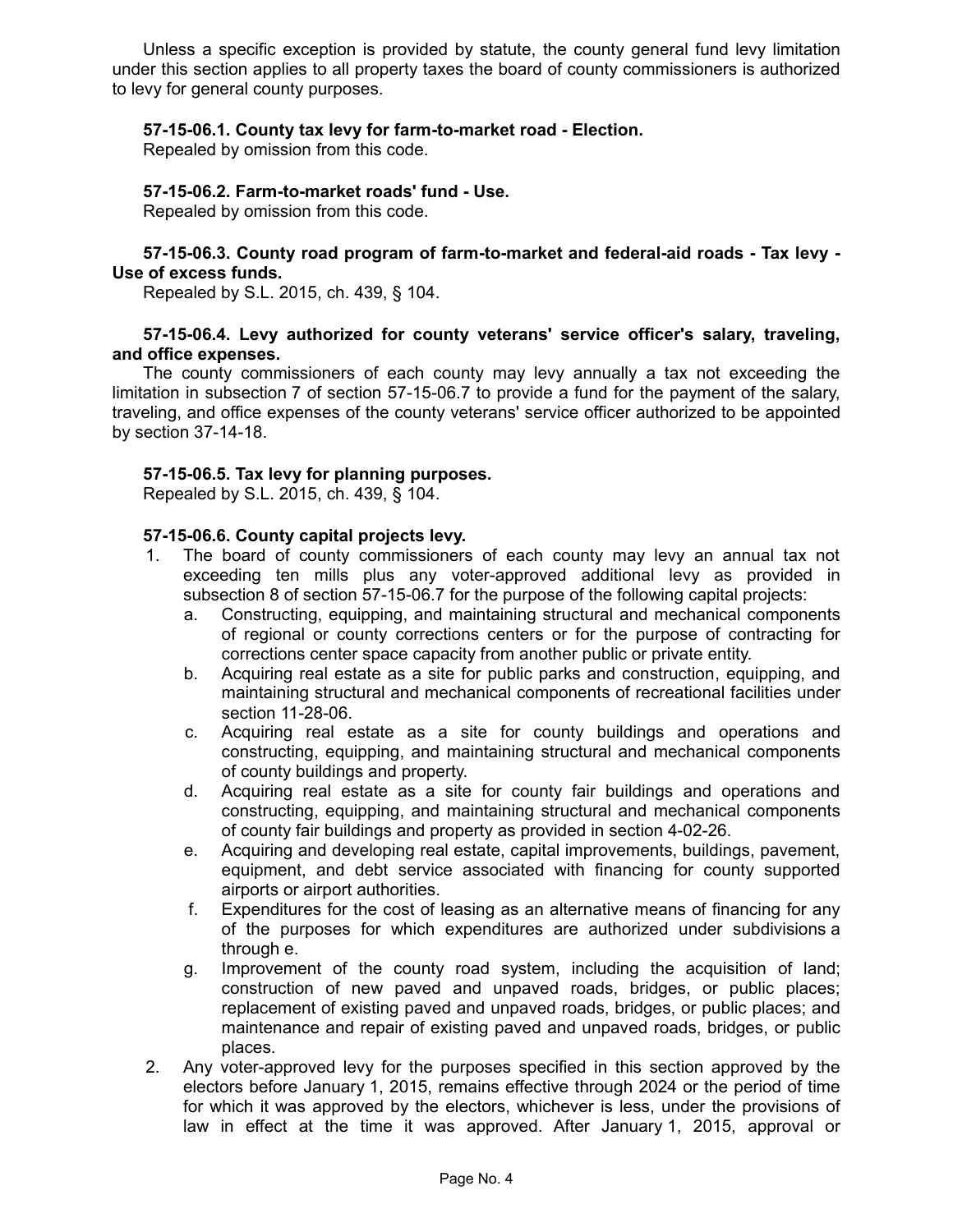reauthorization by electors of increased levy authority under this section may not be effective for more than ten taxable years.

## **57-15-06.7. Additional levies - Exceptions to tax levy limitations in counties.**

The tax levy limitations specified in section 57-15-06 do not apply to the following mill levies, which are expressed in mills per dollar of taxable valuation of property in the county:

- 1. A county supporting an airport or airport authority may levy a tax not exceeding four mills in accordance with section 2-06-15.
- 2. A county levying a tax for extension work as provided in section 11-38-01 may levy a tax not exceeding two mills and if a majority of the electors of the county have approved additional levy authority under section 11-38-01, the county may levy a voter-approved tax not exceeding an additional tax of two mills.
- 3. A county levying a tax for historical works in accordance with section 11-11-53 may levy a tax not exceeding one-quarter of one mill, except that if sixty percent of the qualified electors voting on the question of a levy limit increase as provided in section 11-11-53 shall approve, the tax levy limitation may be increased to not exceeding three-quarters of one mill.
- 4. A county levying a tax for a county or community hospital association as provided in section 23-18-01 may levy a tax for not more than five years not exceeding eight mills in any one year or, in the alternative, for not more than ten years at a mill rate not exceeding five mills.
- 5. A county levying a tax for county roads and bridges as provided in section 24-05-01 may levy a tax at a tax rate not exceeding ten mills. When authorized by a majority of the qualified electors voting upon the question at a primary or general election in the county, the county commissioners may levy and collect an additional tax for road and bridge purposes as provided in section 24-05-01, not exceeding a combined additional tax rate of twenty mills.
- 6. A county levying a tax to establish and maintain a public library service as provided in section 40-38-02 may levy a tax not exceeding four mills.
- 7. A county levying a tax for a county veterans' service officer's salary, traveling, and office expenses in accordance with section 57-15-06.4 may levy a tax not exceeding two mills.
- 8. A county levying a tax for capital projects under section 57-15-06.6 may levy a tax not exceeding ten mills. When authorized by a majority of the qualified electors voting upon the question of a specific capital project or projects at a primary or general election in the county, the county commissioners may levy and collect an additional voter-approved tax for capital projects under section 57-15-06.6 not exceeding a tax rate of ten mills per dollar of the taxable valuation of property in the county. After January 1, 2015, approval or reauthorization by electors of increased levy authority under this subsection may not be effective for more than ten taxable years. Any voter-approved levy in excess of ten mills for the purposes specified in section 57-15-06.6 approved by the electors before January 1, 2015, remains effective through 2024 or the period of time for which it was approved by the electors, whichever is less, under the provisions of law in effect at the time it was approved.
- 9. A county levying a tax for emergency purposes as provided in section 57-15-28 may levy a tax not exceeding two mills in a county with a population of thirty thousand or more, four mills in a county with a population under thirty thousand but more than five thousand, or six mills in a county with a population of five thousand or fewer.
- 10. A county levying a tax for county emergency medical service according to section 57-15-50 may levy a tax not exceeding fifteen mills.
- 11. A county levying a tax for weed control as provided in section 4.1-47-14 may levy a tax not exceeding four mills.
- 12. A county levying a tax for programs and activities for senior citizens according to section 57-15-56 may levy a tax not exceeding two mills.
- 13. Tax levies made for paying the principal and interest on any obligations of the county evidenced by the issuance of bonds.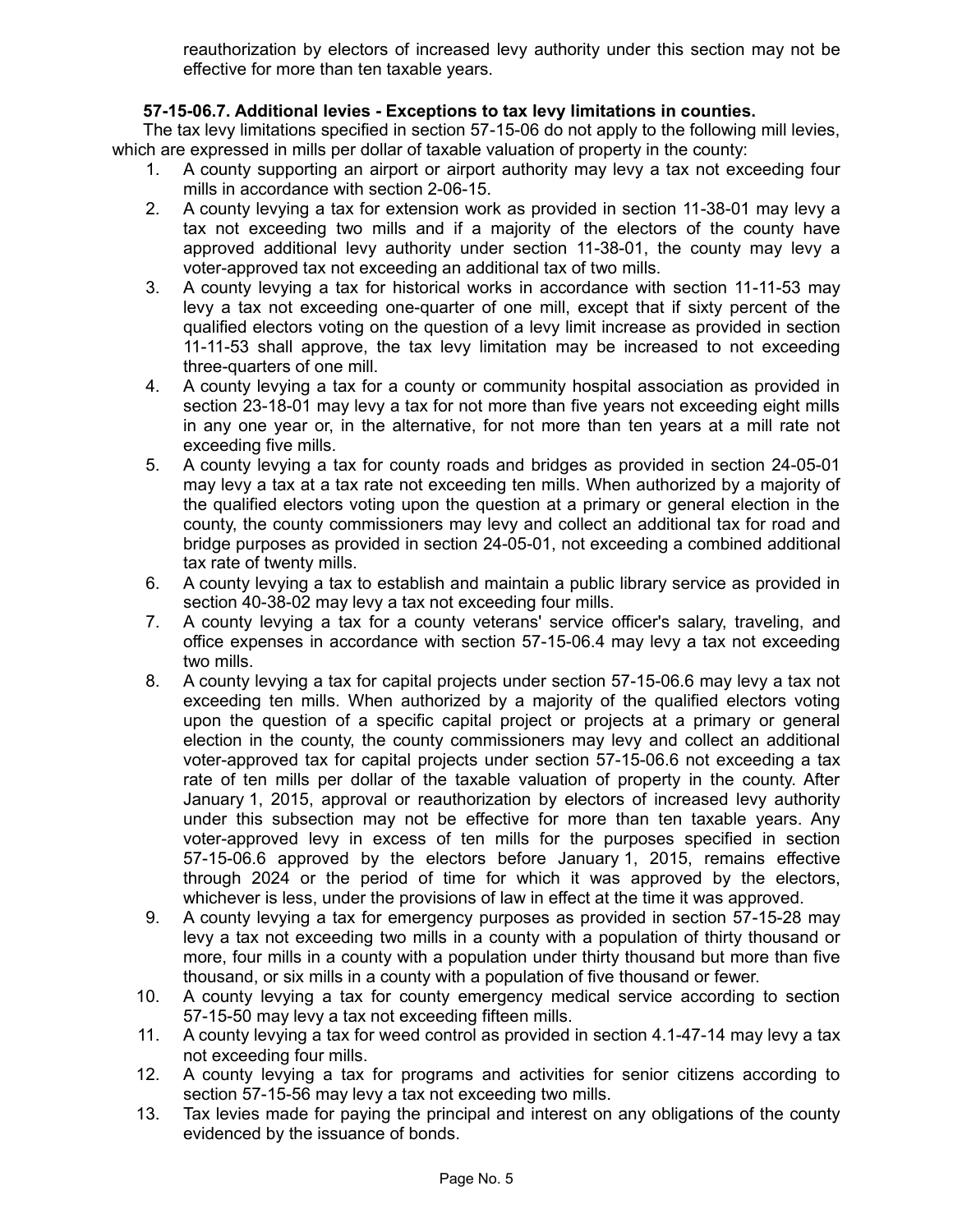- 14. A county levying a tax for a job development authority as provided in section 11-11.1-04 may levy a tax not exceeding four mills on the taxable valuation of property within the county. However, if any city within the county is levying a tax for support of a job development authority and the total of the county and city levies exceeds four mills, the county tax levy within the city levying under subsection 12 of section 57-15-10 must be reduced so the total levy in the city does not exceed four mills.
- 15. A levy for an extraordinary expenditure under section 11-11-24 approved by the electors of the county before January 1, 2015, may continue to be levied and collected under provisions of law in effect when the levy was approved and for the term it was approved by the electors. When the levy authority for an extraordinary expenditure ends under this subsection, the fund must be closed out and any unobligated balance in the fund must be transferred to the county general fund.
- 16. Levies dedicated under section 57-15-59 before January 1, 2015, for lease payments may be continued to be levied and collected for the duration of the lease. When the levy authority for lease payments ends under this subsection, the fund must be closed out and any unobligated balance in the fund must be transferred to the county general fund. A lease for county facilities effective after December 31, 2014, is subject to the capital projects levy limitations of section 57-15-06.6.

Tax levy or mill levy limitations do not apply to any statute which expressly provides that taxes authorized to be levied therein are not subject to mill levy limitations provided by law.

**57-15-06.8. County tax levies and limitations not in addition to the general fund levy.** Repealed by S.L. 2015, ch. 439, § 104.

## **57-15-06.9. Tax levy for county parks and recreational facilities.**

Repealed by S.L. 2015, ch. 439, § 104.

## **57-15-06.10. Optional consolidation of county mill levies.**

Repealed by S.L. 2015, ch. 439, § 104.

#### **57-15-07. City tax levies.**

The governing body, in levying city taxes, is limited by the amount necessary to meet the appropriations included in the city budget for the ensuing fiscal year and to provide a reserve fund as limited in this chapter, together with a tax sufficient in amount to pay the interest on the bonded debt of the municipality, and to provide a sinking fund to pay the principal at maturity.

#### **57-15-08. General fund levy limitations in cities.**

The aggregate amount levied for city general fund purposes may not exceed an amount produced by a levy of one hundred five mills on the taxable valuation of property in the city. A city, when authorized by a majority vote of the electors of the city voting on the question at a regularly scheduled or special election called for such purpose pursuant to a resolution approved by the governing body of the city, may increase the maximum mill levy for general city purposes by not more than ten mills.

A city that levied more than one hundred five mills for taxable year 2015 in the combined number of mills levied for general fund purposes plus the number of mills levied for other purposes which were combined into the general fund for taxable years after 2014 may levy for general fund purposes for taxable year 2016 the same number of mills that was levied for those purposes for taxable year 2015. A city may levy for general fund purposes for taxable year 2017 one hundred five mills plus seventy-five percent of the combined number of mills exceeding one hundred five that was levied for those purposes for taxable year 2015. A city may levy for general fund purposes for taxable year 2018 one hundred five mills plus fifty percent of the combined number of mills exceeding one hundred five that was levied for those purposes for taxable year 2015. A city may levy for general fund purposes for taxable year 2019 one hundred five mills plus twenty-five percent of the combined number of mills exceeding one hundred five that was levied for those purposes for taxable year 2015.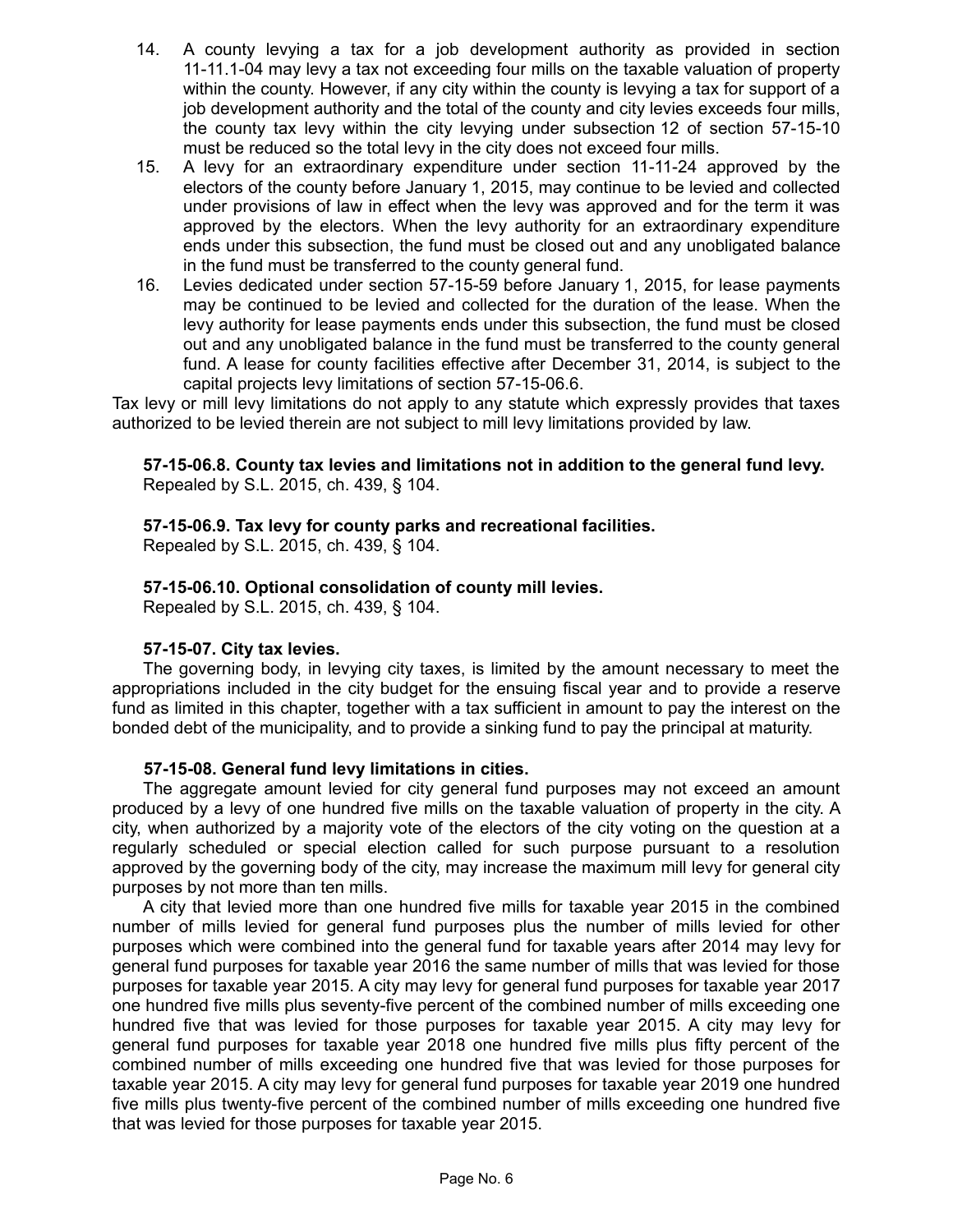## **57-15-09. Tax levy limitations in villages.**

Repealed by S.L. 1967, ch. 323, § 285.

## **57-15-10. Exceptions to tax levy limitations in cities.**

The tax levy limitations specified in section 57-15-08 do not apply to the following tax levies:

- 1. Taxes levied pursuant to law for a proportion of the cost of a special improvement project by general taxation.
- 2. Taxes levied pursuant to law for the purpose of paying a deficiency in connection with a special improvement project.
- 3. Taxes levied to pay interest on a bonded debt, or the principal of such debt, at maturity.
- 4. Taxes, not exceeding four mills, levied for the purpose of establishing and maintaining a library fund for public library services in accordance with section 40-38-02.
- 5. Taxes levied on property of an agricultural fair association, a nonprofit club or like organization, or an organization of college students located within a municipality and otherwise exempt under subsection 10 or 11 of section 57-02-08, to pay such property's proportionate share of the cost of fire protection services maintained by the municipal corporation.
- 6. Taxes, not exceeding five mills, levied for the purpose of establishing and maintaining a municipal arts council in accordance with section 40-38.1-02.
- 7. Taxes levied for airport purposes in accordance with section 2-06-15 may be levied in an amount not exceeding four mills.
- 8. Taxes levied for a capital improvements fund approved by a majority of the electors of the city in accordance with section 57-15-38 for specified purposes may be levied in a specified amount not exceeding ten mills. Taxes levied for a capital improvements fund approved by sixty percent or more of the electors of the city in accordance with section 57-15-38 for general purposes may be levied in an amount not exceeding ten mills. Taxes levied for a capital improvements fund approved by sixty percent or more of the electors of the city in accordance with section 57-15-38 for specified purposes may be levied in a specified amount not exceeding an additional ten mills.
- 9. Taxes levied for emergency purposes pursuant to section 57-15-48 may be levied in an amount not exceeding two and one-half mills.
- 10. Taxes levied for public transportation in accordance with section 57-15-55 may be levied in an amount not exceeding five mills.
- 11. Taxes levied for programs and activities for senior citizens in accordance with section 57-15-56 may be levied in an amount not exceeding two mills.
- 12. Taxes levied for a city job development authority or industrial development organization as provided in section 40-57.4-04 may be levied in an amount not exceeding four mills.
- 13. Taxes levied for a city public recreation system approved by electors as provided in section 40-55-09 may be levied in the amount approved by the electors, not exceeding six mills.
- 14. Taxes levied for maintenance and improvement of cemeteries owned by the city under section 57-15-27.1 may be levied in an amount not exceeding two mills.
- 15. Taxes levied for retirement of bonds issued before January 1, 2015, under section 40-57-19 or 40-57-19.1 may be levied in the amount required for annual payments until the bonds are retired.
- 16. Levies dedicated under section 57-15-59 before January 1, 2015, for lease payments may be continued to be levied and collected for the duration of the lease. When the levy authority for lease payments ends under this subsection, the fund must be closed out and any unobligated balance in the fund must be transferred to the city general fund.

## **57-15-10.1. Counties and cities may levy for certain advertising purposes.**

The board of county commissioners of any county or the governing body of any city may provide funding for the purpose of advertising the resources and opportunities in the county or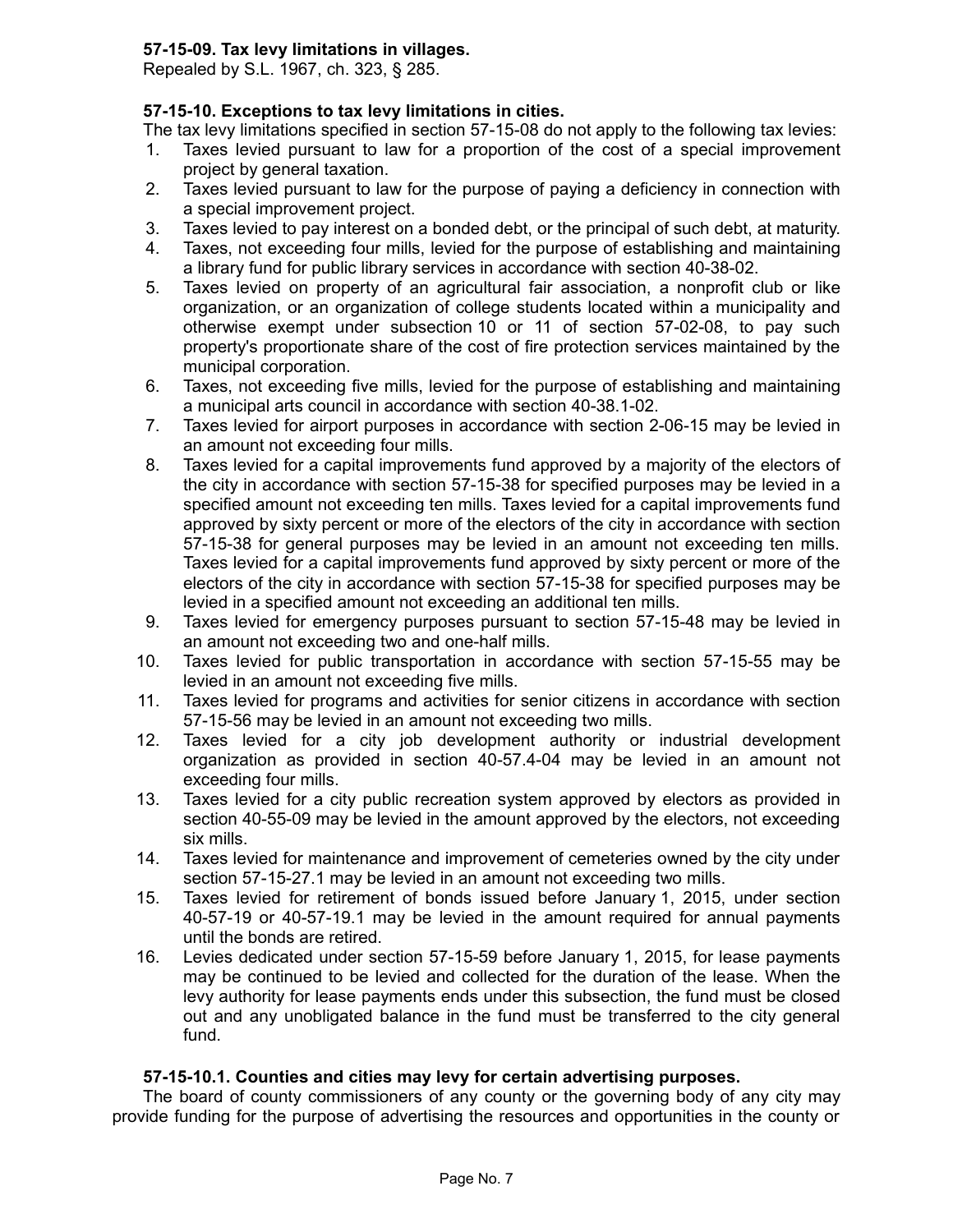city and promoting industrial development from revenues derived from the county or city general fund levy authority.

When any county or city makes the levy provided for by this section, the expenditure of the fund must be under the direction of the governing board of the county or city.

## **57-15-10.2. Tax levy for port purposes.**

Repealed by S.L. 2017, ch. 57, § 20.

## **57-15-11. Park district tax levies.**

The board of park commissioners, in levying park district taxes, is limited by the amount necessary to meet the appropriations included in the park district budget for the ensuing fiscal year, and to provide a reserve fund as limited in this chapter, together with a tax sufficient in amount to pay the interest on the bonded debt of the municipality and to provide a sinking fund to pay the principal at maturity.

## **57-15-12. General fund levy limitations in park districts.**

- 1. A park district may levy for general fund purposes up to thirty-eight mills on the taxable valuation of property in the district, subject to the higher of the number of mills determined under the following limitations:
	- a. The general fund mill levy determined based upon the highest amount in dollars the park district levied for general fund purposes for the three taxable years immediately preceding the current year, plus twelve percent; or
	- b. The general fund mill levy determined by combining the highest number of mills the park district levied for general fund purposes plus the number of mills levied for employee pension contributions under section 40-49-22, old-age and survivors' insurance under section 52-09-08, an employee retirement program established by the governing body, and for forestry purposes for any one of the three taxable years immediately preceding the current year.
- 2. Notwithstanding the limitation in subsection 1, if a city public recreation system established under chapter 40-55 is merged with a park district, the park district may levy up to thirty-eight mills on the taxable valuation of property in the district for general fund purposes for the first taxable year in which mills are levied for the merged district.
- 3. A park district may increase its general fund levy under this section to any number of mills approved by a majority of the electors of the park district voting on the question at a regular or special park district election, up to a maximum levy under this section of thirty-eight mills on the dollar of the taxable valuation of the district for the current year. After January 1, 2015, approval or reauthorization by electors of voter-approved levy authority under this section may not be effective for more than ten taxable years.

#### **57-15-12.1. City or park district tax funding for forestry activities.**

- 1. The governing body of a city or park district may provide funding from revenues derived from its general fund levy authority for the establishment, operation, and maintenance of forestry activities within the city or park district. The proceeds of any funding under this section may be used for forestry activities, including prevention or control of Dutch elm disease or other diseases which may affect trees, shrubs, and other vegetation; purchasing, planting, or removal of trees, shrubs, and other vegetation; pruning and maintenance of trees, shrubs, and other vegetation; purchasing of necessary equipment; hiring of personnel; contracting for services; public information and technical assistance; and other items related to forestry activities which may be necessary to provide for proper care, maintenance, propagation, and improvement of forestry resources within the city or park district.
- 2. In lieu of funding from revenues derived from general fund levy authority as described in subsection 1, a city or park district may propose a service charge as an alternative form of financing. Such alternative form of financing must be approved by a majority vote of the qualified electors voting on the question at any citywide or districtwide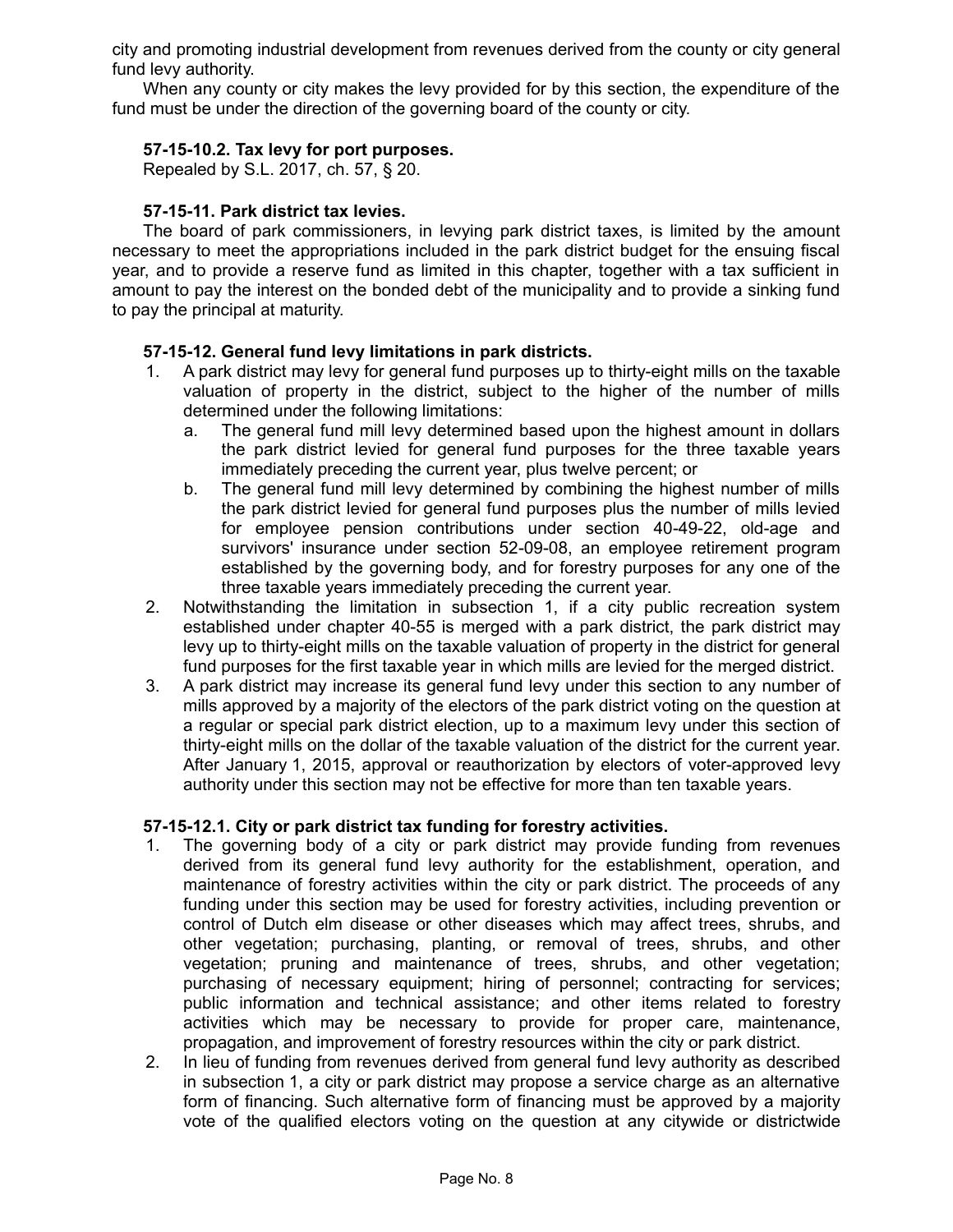election. The proceeds of any service charge may be used for forestry activities, as specified in subsection 1.

## **57-15-12.2. Exceptions to tax levy limitations for park districts.**

Repealed by S.L. 2015, ch. 439, § 104.

### **57-15-12.3. Park district levy for land acquisition and development of recreational facilities.**

In addition to its general fund levy authority, a board of park commissioners established pursuant to chapter 40-49 may levy taxes annually not exceeding five mills per dollar of taxable valuation in the district for a fund for the purpose of acquiring real estate as a site for public parks, construction of recreational facilities, renovation and repair of recreational facilities, and the furnishing of recreational facilities. The tax is to be levied, spread, and collected in the same manner as are other taxes in the park district. The question of whether the levy is to be discontinued must be submitted to the qualified electors at the next regular election upon petition of twenty-five percent or more of the qualified electors voting in the last regular park district election, if the petition is filed not less than sixty days before the election. If the majority of the qualified electors voting on the question vote to discontinue the levy, it may not again be levied without a majority vote of the qualified electors voting on the question at a later regular election on the question of relevying the tax, which question may be submitted upon petition as above provided or by decision of the governing board.

#### **57-15-13. School district tax levies.**

School district taxes must be levied by the governing body of each school district on or before the tenth day of August of each year. The governing body of the school district may increase or decrease its tax levy and budget for the current fiscal year on or before the tenth day of October of each year but the certification must be filed with the county auditor within the time limitations under section 57-15-31.1. Taxes for school district purposes must be based upon an itemized budget statement which must show the complete expenditure program of the district for the current fiscal year and the sources of the revenue from which it is to be financed. The school board of each public school district, in levying taxes, is limited by the amount necessary to be raised for the purpose of meeting the appropriations included in the school budget of the current fiscal year, and the sum necessary to be provided as an interim fund, together with a tax sufficient in amount to pay the interest on the bonded debt of the district and to provide a sinking fund to pay and discharge the principal thereof at maturity.

#### **57-15-14. Voter approval of excess levies in school districts.**

- 1. Unless authorized by the electors of the school district in accordance with this section, a school district may not impose greater levies than those permitted under section 57-15-14.2.
	- a. In any school district having a total population in excess of four thousand according to the last federal decennial census there may be levied any specific number of mills that upon resolution of the school board has been submitted to and approved by a majority of the qualified electors voting upon the question at any regular or special school district election.
	- b. In any school district having a total population of fewer than four thousand, there may be levied any specific number of mills that upon resolution of the school board has been approved by fifty-five percent of the qualified electors voting upon the question at any regular or special school election.
	- c. After June 30, 2009, in any school district election for approval by electors of increased levy authority under subsection 1 or 2, the ballot must specify the number of mills proposed for approval, and the number of taxable years for which that approval is to apply. After June 30, 2009, approval by electors of increased levy authority under subsection 1 or 2 may not be effective for more than ten taxable years.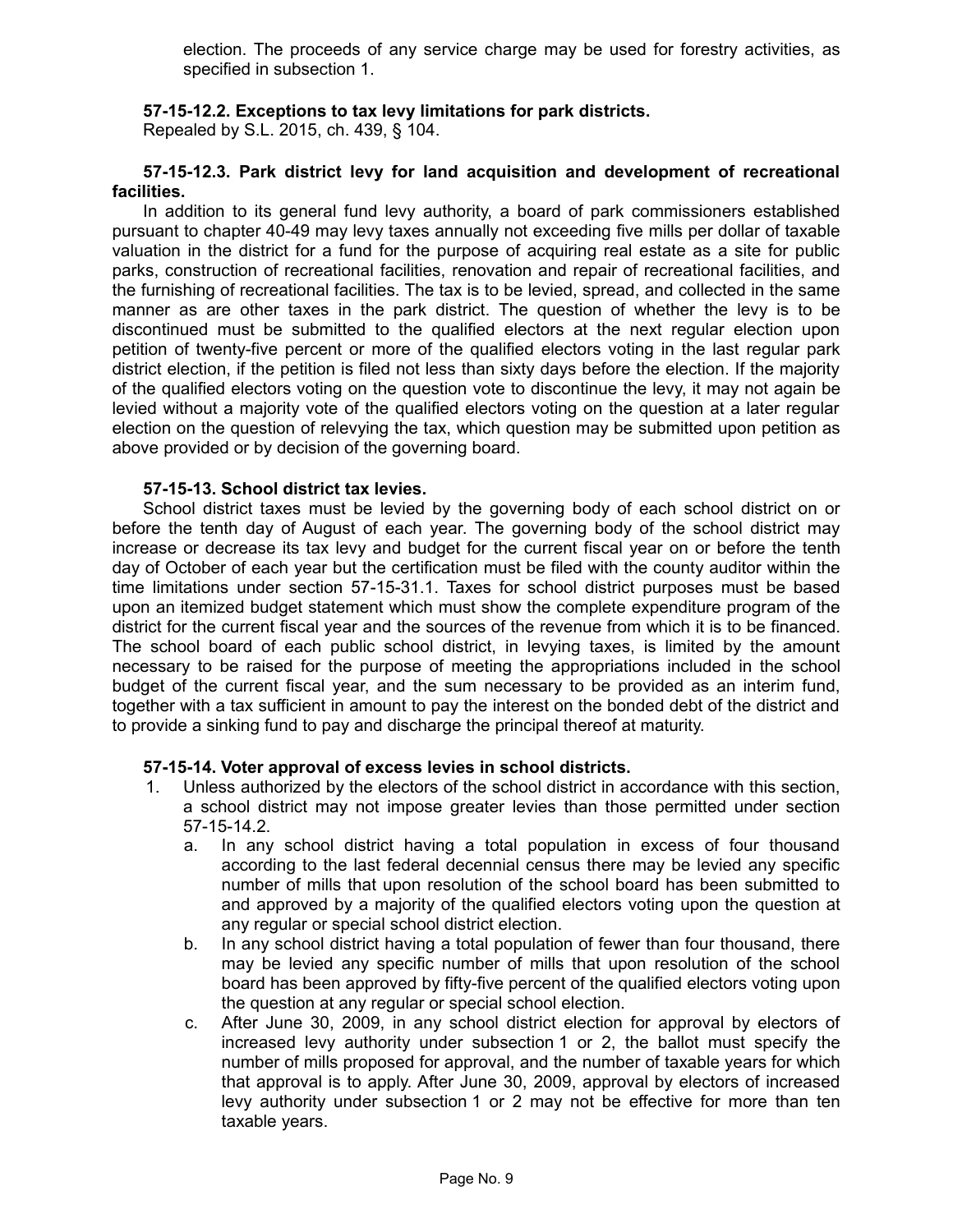- d. The authority for a levy of up to a specific number of mills under this section approved by electors of a school district before July 1, 2009, is terminated effective for taxable years after 2015. If the electors of a school district subject to this subsection have not approved a levy for taxable years after 2015 of up to a specific number of mills under this section by December 31, 2015, the school district levy limitation for subsequent years is subject to the limitations under section 57-15-01.1 or this section.
- e. For taxable years beginning after 2012:
	- (1) The authority for a levy of up to a specific number of mills, approved by electors of a school district for any period of time that includes a taxable year before 2009, must be reduced by one hundred fifteen mills as a precondition of receiving state aid in accordance with chapter 15.1-27.
	- (2) The authority for a levy of up to a specific number of mills, approved by electors of a school district for any period of time that does not include a taxable year before 2009, must be reduced by forty mills as a precondition of receiving state aid in accordance with chapter 15.1-27.
	- (3) The authority for a levy of up to a specific number of mills, placed on the ballot in a school district election for electoral approval of increased levy authority under subdivision a or b, after June 30, 2013, must be stated as a specific number of mills of general fund levy authority and must include a statement that the statutory school district general fund levy limitation is seventy mills on the dollar of the taxable valuation of the school district.
- f. The authority for an unlimited levy approved by electors of a school district before July 1, 2009, is terminated effective for taxable years after 2015. If the electors of a school district subject to this subsection have not approved a levy of up to a specific number of mills under this section by December 31, 2015, the school district levy limitation for subsequent years is subject to the limitations under section 57-15-01.1 or this section.
- 2. a. The question of authorizing or discontinuing such specific number of mills authority in any school district must be submitted to the qualified electors at the next regular election upon resolution of the school board or upon the filing with the school board of a petition containing the signatures of qualified electors of the district equal in number to ten percent of the number of electors who cast votes in the most recent election in the school district. No fewer than twenty-five signatures are required.
	- b. The approval of discontinuing such authority does not affect the tax levy in the calendar year in which the election is held.
	- c. The election must be held in the same manner and subject to the same conditions as provided in this section for the first election upon the question of authorizing the mill levy.

## **57-15-14.1. Levies for support of county agricultural and training schools.**

Repealed by S.L. 1973, ch. 211, § 3.

## **57-15-14.2. School district levies. (Effective for taxable years through December 31, 2024)**

- 1. The board of a school district may levy a tax not exceeding the amount in dollars that the school district levied for the prior year, plus twelve percent and the dollar amount of the adjustment required in section 15.1-27-04.3, up to a levy of seventy mills on the taxable valuation of the district, for any purpose related to the provision of educational services. The proceeds of this levy must be deposited into the school district's general fund and used in accordance with this subsection. The proceeds may not be transferred into any other fund.
- 2. The board of a school district may levy no more than twelve mills on the taxable valuation of the district, for miscellaneous purposes and expenses. The proceeds of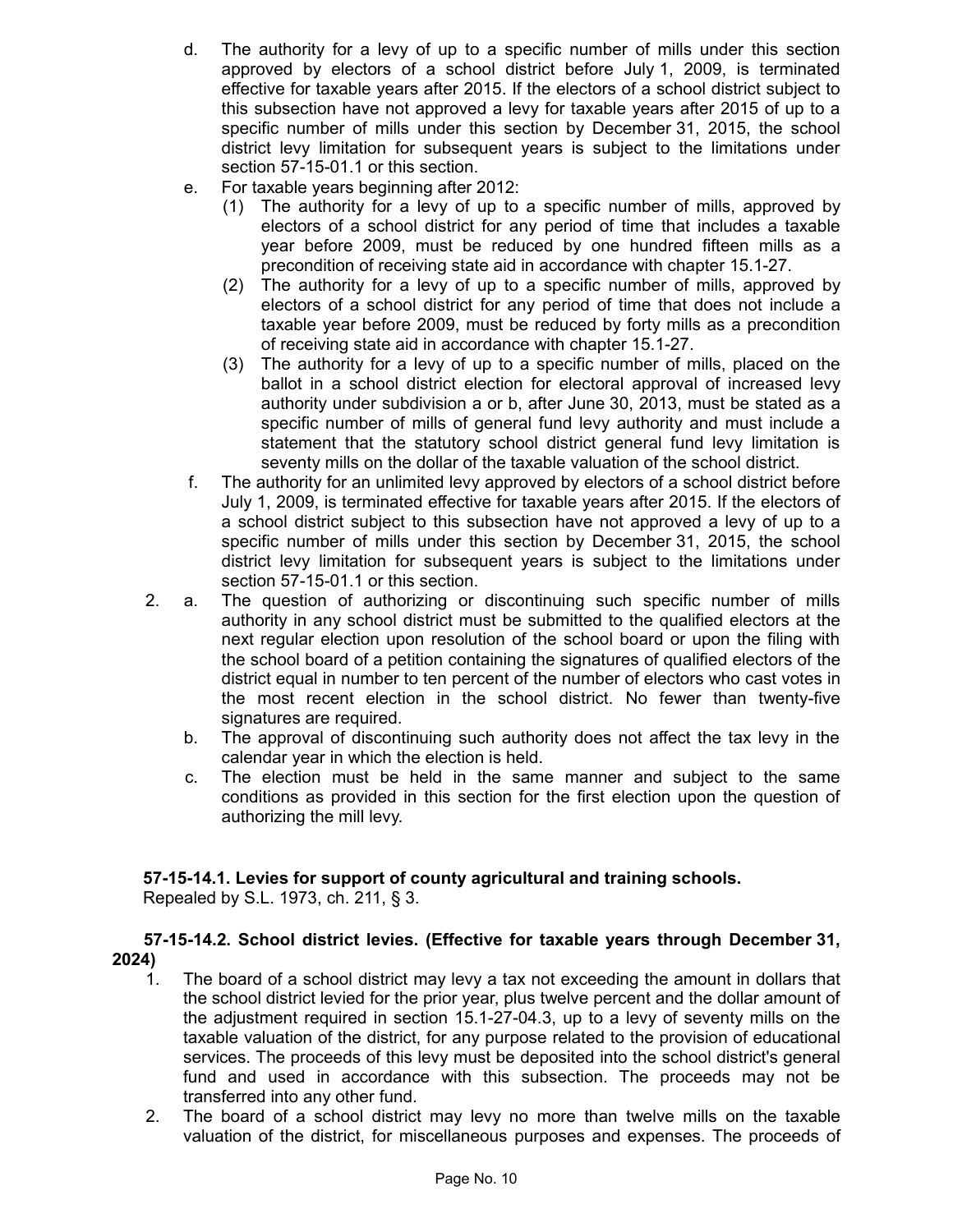this levy must be deposited into a special fund known as the miscellaneous fund and used in accordance with this subsection. The proceeds may not be transferred into any other fund.

- 3. The board of a school district may levy no more than three mills on the taxable valuation of the district for deposit into a special reserve fund, in accordance with chapter 57-19.
- 4. The board of a school district may levy no more than the number of mills necessary, on the taxable valuation of the district, for the payment of tuition, in accordance with section 15.1-29-15. The proceeds of this levy must be deposited into a special fund known as the tuition fund and used in accordance with this subsection. The proceeds may not be transferred into any other fund.
- 5. The board of a school district may levy no more than five mills on the taxable valuation of the district, pursuant to section 57-15-15.1, for purposes of developing a school safety plan in accordance with section 15.1-09-60. The proceeds of this levy must be deposited into a special fund known as the school safety plan fund and used in accordance with this subsection.
- 6. Nothing in this section limits the board of a school district from levying:
	- a. Mills for a building fund, as permitted in sections 15.1-09-49 and 57-15-16; and
	- b. Mills necessary to pay principal and interest on the bonded debt of the district, including the mills necessary to pay principal and interest on any bonded debt incurred under section 57-15-17.1 before July 1, 2013.

## **School district levies. (Effective for taxable years beginning after December 31, 2024)**

- 1. The board of a school district may levy a tax not exceeding the amount in dollars that the school district levied for the prior year, plus twelve percent, up to a levy of seventy mills on the taxable valuation of the district, for any purpose related to the provision of educational services. The proceeds of this levy must be deposited into the school district's general fund and used in accordance with this subsection. The proceeds may not be transferred into any other fund.
- 2. The board of a school district may levy no more than twelve mills on the taxable valuation of the district, for miscellaneous purposes and expenses. The proceeds of this levy must be deposited into a special fund known as the miscellaneous fund and used in accordance with this subsection. The proceeds may not be transferred into any other fund.
- 3. The board of a school district may levy no more than three mills on the taxable valuation of the district for deposit into a special reserve fund, in accordance with chapter 57-19.
- 4. The board of a school district may levy no more than the number of mills necessary, on the taxable valuation of the district, for the payment of tuition, in accordance with section 15.1-29-15. The proceeds of this levy must be deposited into a special fund known as the tuition fund and used in accordance with this subsection. The proceeds may not be transferred into any other fund.
- 5. The board of a school district may levy no more than five mills on the taxable valuation of the district, pursuant to section 57-15-15.1, for purposes of developing a school safety plan in accordance with section 15.1-09-60. The proceeds of this levy must be deposited into a special fund known as the school safety plan fund and used in accordance with this subsection.
- 6. Nothing in this section limits the board of a school district from levying:
	- a. Mills for a building fund, as permitted in sections 15.1-09-49 and 57-15-16; and
	- b. Mills necessary to pay principal and interest on the bonded debt of the district, including the mills necessary to pay principal and interest on any bonded debt incurred under section 57-15-17.1 before July 1, 2013.

## **57-15-14.3. Mill levies requiring voter approval - Proceeds to general fund account.** Repealed by S.L. 1987, ch. 232, § 8.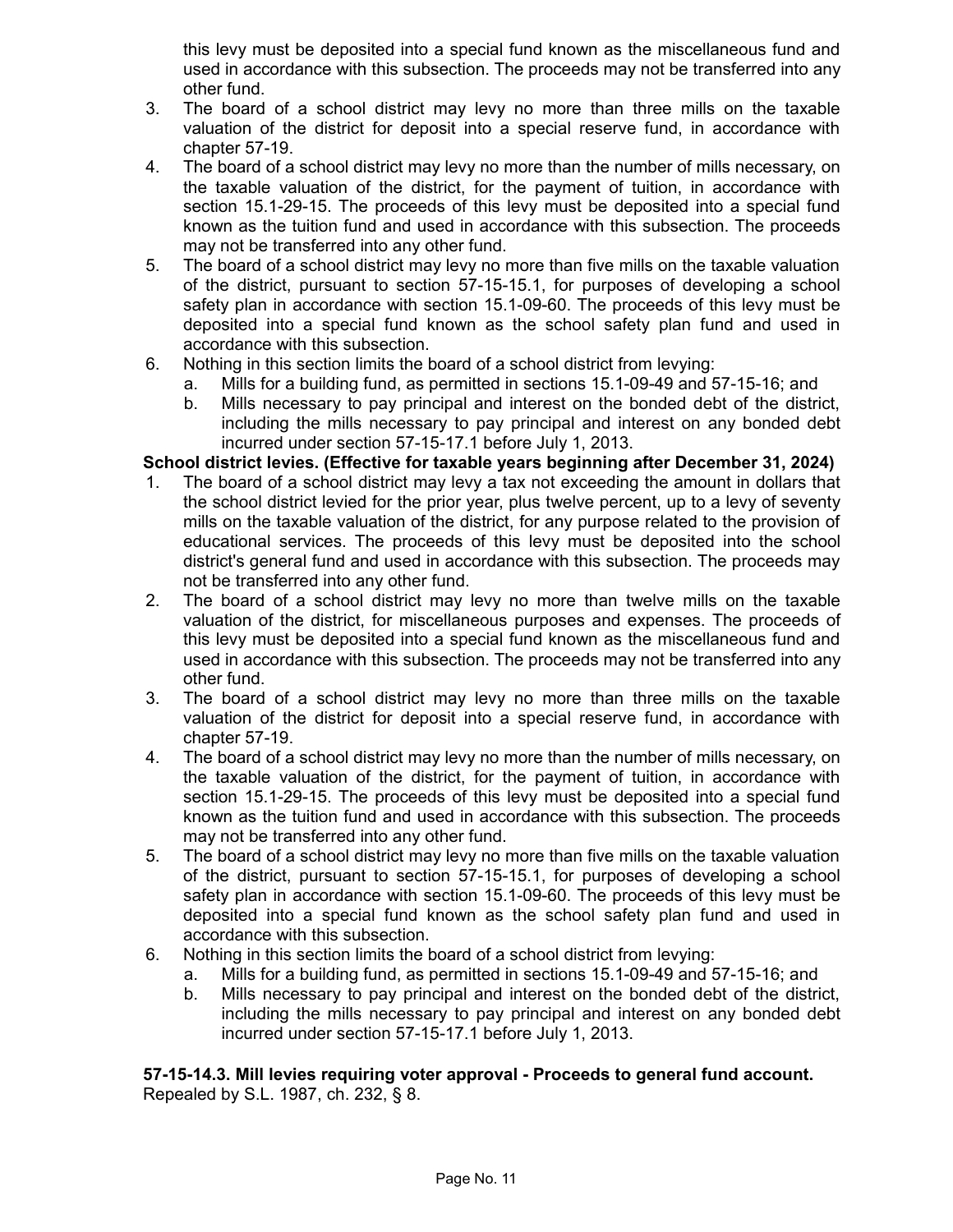## **57-15-14.4. School district mill levies for bonded indebtedness excepted.**

Repealed by S.L. 2015, ch. 137, § 38.

**57-15-14.5. Long-distance learning and educational technology levy.**

Repealed by S.L. 2015, ch. 137, § 38.

## **57-15-15. Exceptions to tax levy limitations in school districts.**

Repealed by S.L. 1983, ch. 608, § 22.

## **57-15-15.1. Tax levy for school safety plan fund.**

The school board of a school district may levy taxes for a school safety plan fund, subject to the limitations in section 57-15-14.2, when authorized to do so by a majority of the qualified electors of a school district voting upon the question at any regular or special school district election. The ballot must specify the number of mills proposed for approval and the number of years for which that approval is to apply. Approval or reauthorization by electors of levy authority under this section may not be effective for more than five taxable years.

## **57-15-16. Tax levy for building fund in school districts.**

- 1. The governing body of any school district shall levy taxes annually for a school building fund, not in excess of twenty mills, which levy is in addition to and not restricted by the levy limitations prescribed by law, when authorized to do so by sixty percent of the qualified electors voting upon the question at a regular or special election in any school district. The governing body of the school district may create the building fund by appropriating and setting up in its budget for an amount not in excess of twenty percent of the current annual appropriation for all other purposes combined, exclusive of appropriations to pay interest and principal of the bonded debt, and not in excess of the limitations prescribed by law. If a portion or all of the proceeds of the levy have been allocated by contract to the payment of rentals upon contracts with the state board of public school education as administrator of the state school construction fund, the levy must be made annually by the governing body of the school district until the full amount of all such obligations is fully paid. Any portion of a levy for a school building fund which has not been allocated by contract with the state board of public school education must be allocated by the governing body pursuant to section 57-15-17. Upon the completion of all payments to the state school construction fund, or upon payment and cancellation or defeasance of the bonds, the levy may be discontinued at the discretion of the governing body of the school district, or upon petition of twenty percent of the qualified electors who voted in the last school election, the question of discontinuance of the levy must be submitted to the qualified electors of the school district at any regular or special election and, upon a favorable vote of sixty percent of the qualified electors voting, the levy must be discontinued. Any school district, executing a contract or lease with the state board of public school education or issuing general obligation bonds, which contract or lease or bond issue requires the maintenance of the levy provided in this section, shall immediately file a certified copy of the contract, lease, or bond issue with the county auditor or auditors of the county or counties in which the school district is located. The county auditor or auditors shall register the contract, lease, or bond issue in the bond register in substantially the manner provided in section 21-03-23. Upon the filing of the contract, lease, or bond issue with the county auditor or auditors, the school district may not discontinue the levy and the levy must automatically be included in the tax levy of the school district from year to year by the county auditor or auditors until a sufficient sum of money has been collected to pay to the state treasurer for the retirement of all obligations of the school district with the state board of public school education or to pay to the custodian of the bond sinking fund all amounts due or to become due on the bonds.
- 2. The school board of any school district, in levying taxes for a school building fund as provided for in subsection 1, shall specify on the ballot the number of mills to be levied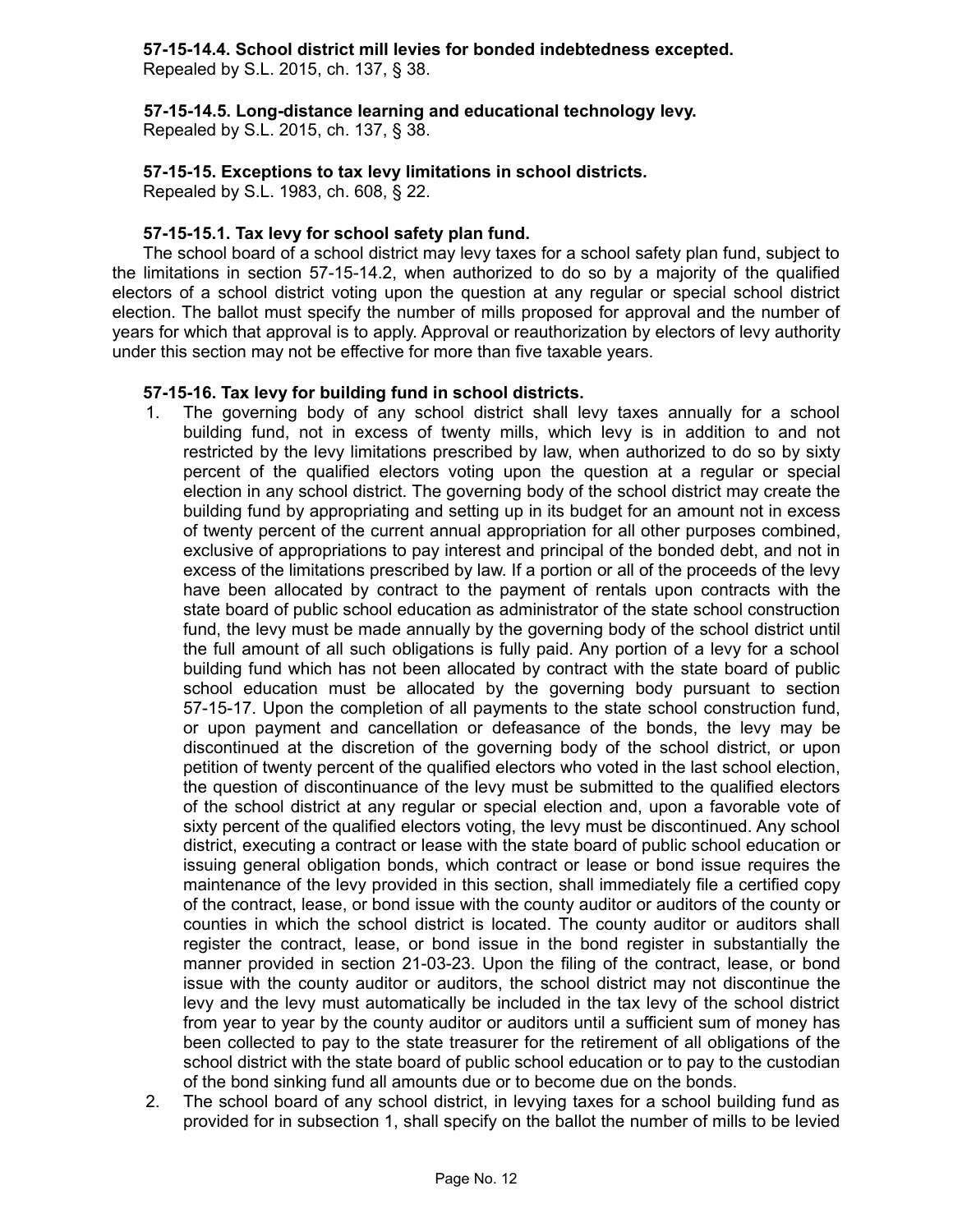and may in its discretion submit a specific plan for which such fund shall be used. The plan shall designate the general area intended to be served by use of such fund. The area intended to be served shall be described in the plan but need not be described in the building fund ballot. After approval of the levy and the plan no change shall be made in the purpose of expenditure of the building fund except that upon a favorable vote of sixty percent of the qualified electors residing in any specific area intended to be served, material changes may be made in such plan as it affects such area to the extent such changes do not conflict with contractual obligations incurred. The provisions of this section and of subsection 1 of section 57-15-17 in regard to the purpose for which the building fund may be expended shall not apply to expenditures for major repairs.

## **57-15-17. Disposition of building fund tax.**

- 1. a. All revenue accruing from appropriations or tax levies for a school district building fund, together with any amount as may be realized for building purposes from all other sources, must be placed in a separate fund known as a building fund and must:
	- (1) Be deposited, held, or invested in the same manner as the sinking funds of such school district; or
	- (2) Be used for the purchase of shares or securities of federal or state-chartered savings and loan associations, within the limits of federal insurance.
	- b. Moneys in the building fund may only be used for:
		- (1) The construction of school district buildings and facilities;
		- (2) The renovation, repair, or expansion of school district buildings and facilities;
		- (3) The improvement of school district buildings, facilities, and real property;
		- (4) The leasing of buildings and facilities;
		- (5) The payment of rentals upon contracts with the state board of public school education;
		- (6) The payment of rentals upon contracts with municipalities for career and technical education facilities financed pursuant to chapter 40-57; and
		- (7) The payment of principal, premiums, and interest on bonds issued in accordance with subsection 7 of section 21-03-07.
	- c. The custodian of the funds may pay out the funds only upon order of the school board, signed by the president and the business manager of the school district. The order must recite upon its face the purpose for which payment is made.
- 2. Any moneys remaining in a building fund after the completion of payments for any school building project that has cost seventy-five percent or more of the amount in the building fund at the time of letting the contracts, must be returned to the general fund of the school district, upon the order of the school board.
- 3. The board of a school district may pay into the general fund of the school district any moneys that have remained in the building fund for ten years or more. The board may include this amount as part of its cash on hand in making up its budget for the ensuing year. In determining what amounts have remained in the fund for ten years or more, all payments that have been made from the building fund for building purposes must be considered as having been paid from the funds first acquired.
- 4. a. If collections from the taxes levied for the current budget and other income are insufficient to meet the requirements for general operating expenses, the board of a school district may transfer unobligated funds from the building fund into the general fund of the school district, provided the school district has issued certificates of indebtedness equal to fifty percent of the outstanding uncollected general fund property tax.
	- b. A board may not transfer funds from the building fund into the general fund for more than two years.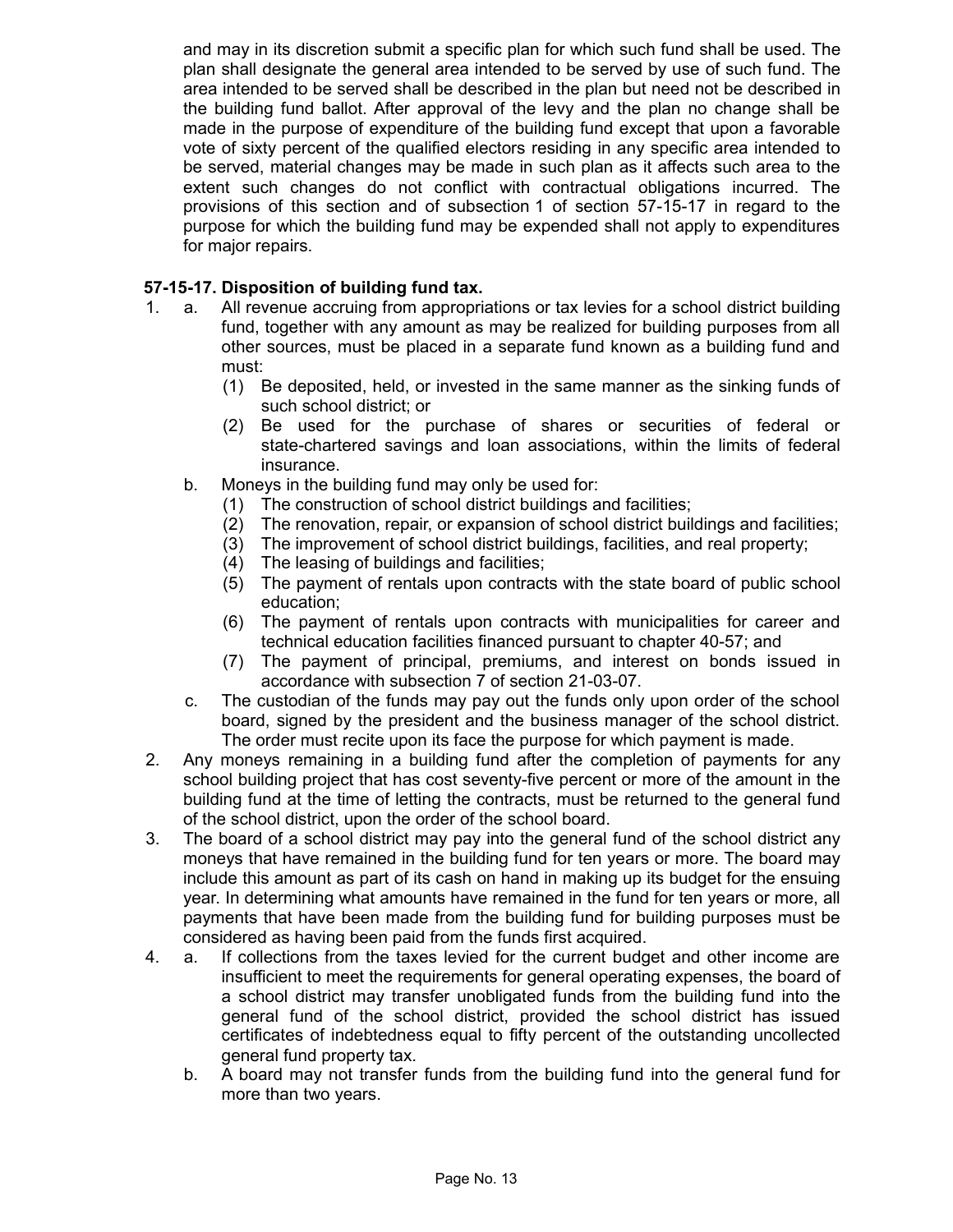## **57-15-17.1. Discontinuation of special funds - Required transfers.**

Repealed by S.L. 2015, ch. 137, § 38.

**57-15-18. Penalty for unlawful withdrawal of building funds.**

Repealed by S.L. 1975, ch. 106, § 673.

## **57-15-18.1. Tax levy for rental of property.**

Repealed by S.L. 1983, ch. 608, § 22.

## **57-15-18.2. School district levy for unemployment compensation benefits.**

Repealed by S.L. 1983, ch. 608, § 22.

## **57-15-19. Township tax levies.**

The electors of each township have power at the annual meeting to vote to raise such sums of money for the repair and construction of roads and bridges, and for all township charges and necessary expenses as they deem expedient, within the limitations prescribed in section 57-15-20, and on the fourth Tuesday in March, or within ten days thereafter, of each year, the board of supervisors of each civil township shall levy annual taxes for the ensuing year, as voted at the annual township meeting, and the tax levy must be limited by the amount voted to be raised at such annual meeting. The electors at such annual meeting may direct the expenditure of the road tax, or a part of it, in an adjoining township under the joint direction of the boards of supervisors of the townships interested and furnishing such funds.

## **57-15-19.1. Levies for surfacing highways in unorganized townships.**

Repealed by S.L. 1961, ch. 347, § 3.

## **57-15-19.2. Township supervisors authority to transfer funds into special road fund - Limitations - Use.**

The board of supervisors, at the time of the annual township meeting, upon resolution, may transfer or set aside a part or all of any funds into a special road fund, which fund must be separate and distinct from all other funds. The special road fund may not exceed the sum of one hundred thousand dollars for any one congressional township. The special road fund may be expended, at the option of the board of supervisors, for the purpose of road construction, graveling, snow removal, or surfacing.

## **57-15-19.3. Funds not considered in determining budget.**

The special road fund may not be considered in determining the budget of the amount to be levied for each township fiscal year, for normal tax purposes, but must be shown in such budget as a special road fund and may not be deducted therefrom as otherwise provided by law.

## **57-15-19.4. Township levy for roads.**

- 1. The electors of each township at the annual meeting may levy a tax not to exceed the limitation in subsection 1 of section 57-15-20.2 for the purpose of cooperating with the county in constructing and maintaining roads and bridges that are part of the county road system and located within the township. This tax levy may be made only if notice of the question of the approval of such levy has been included with or upon the notice of the annual meeting provided for in section 58-04-01. A township levy for roads approved by qualified electors of a township under this section before January 1, 2015, may continue to be imposed for five taxable years or the period of time for which it was approved by the electors, whichever is less, under the provisions of law in effect at the time it was approved. After January 1, 2015, approval by electors of increased levy authority under this section may not be effective for more than five taxable years.
- 2. If funds from a levy under subsection 1 are not expended for purposes of cooperating with the county in constructing and maintaining roads and bridges that are part of the county road system and located within the township, the board of township supervisors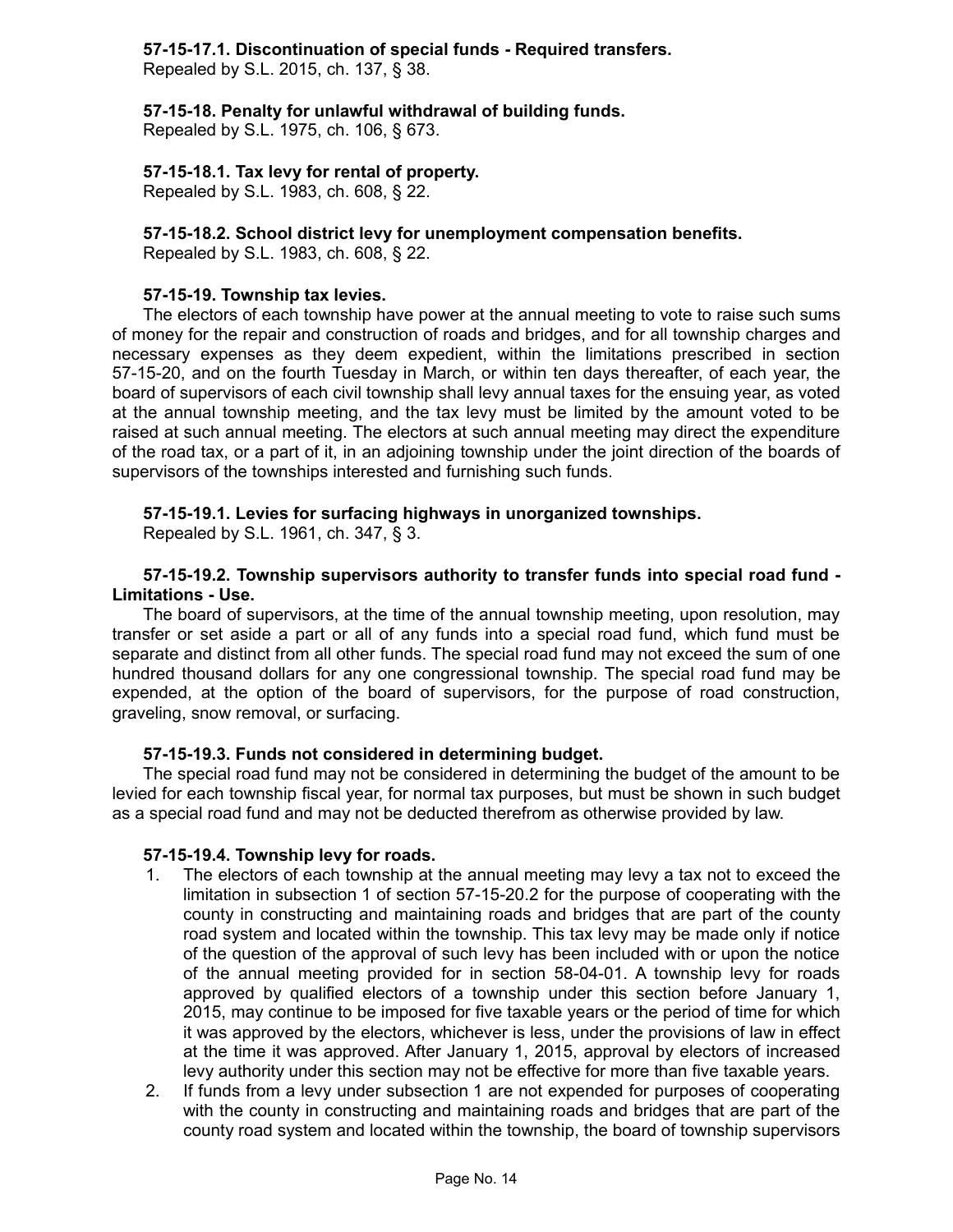may by resolution authorize the expenditure of all such funds collected and accumulated and the earnings thereon for the construction, improvement, or maintenance of other roads or for any other township purpose.

#### **57-15-19.5. Township funding for law enforcement - Authorization - Cooperation with other political subdivisions.**

The electors of an organized township may authorize the township to provide funding from revenues derived from its general fund levy authority for the purpose of hiring law enforcement personnel. In providing for law enforcement services, the board of supervisors may cooperate with one or more additional townships, with a city, or with the county in accordance with the provisions of chapter 54-40.

### **57-15-19.6. Township funding for mowing or snow removal.**

The budget of each township approved at the annual meeting may include provision of funding from revenues derived from the general fund levy authority of the township for the purpose of mowing or snow removal.

## **57-15-19.7. Township levy for emergency purposes.**

- 1. Upon approval of a majority of electors of the township voting on the question, a township may levy the number of mills necessary for the purpose of addressing natural disasters or other emergency conditions.
- 2. The levy under this section may be made only if notice of the question of the approval of the levy has been included with the notice of the annual or special meeting provided in chapter 58-04.
- 3. Approval by the electors of increased levy authority under this section may not be effective for more than five taxable years.

## **57-15-20. Township general fund levy - Approval of increased general fund levy authority.**

The general fund levy in a civil township, exclusive of levies to pay interest on any bonded debt and to provide a sinking fund to pay and discharge the principal of bonded debt at maturity, may not exceed the amount produced by a levy of eighteen mills on the dollar of the taxable valuation of property in the township.

Upon approval of a majority of electors of the township voting on the question, a civil township general fund levy may be increased by an additional amount not to exceed the amount produced by a levy of eighteen mills on the dollar of the taxable valuation of property in the township. The increased levy under this section may be made only if notice of the question of the approval of such levy has been included with or upon the notice of the annual meeting provided for in section 58-04-01. An excess levy approved by electors of a township under chapter 57-17 before January 1, 2015, may continue to be imposed for five taxable years or the period of time for which it was approved by the electors, whichever is less, under the provisions of law in effect at the time it was approved. After January 1, 2015, approval by electors of increased levy authority under this section may not be effective for more than five taxable years.

#### **57-15-20.1. Excess levies in townships - Authorization for more than one year.**

The board of township supervisors may submit the question of authorizing an excess levy for not to exceed a total of five years, provided the notice of election and the ballot upon which the authorization for the excess levy is submitted both contain the specific years for which such authorization is sought. Upon approval by the voters as provided in section 57-17-05, such excess levy may be levied for the years specified in the ballot.

#### **57-15-20.2. Exceptions to tax levy limitations in townships.**

1. The tax levy limitations specified in section 57-15-20 do not apply to the following mill levies, which are expressed in mills per dollar of taxable valuation of property in the township: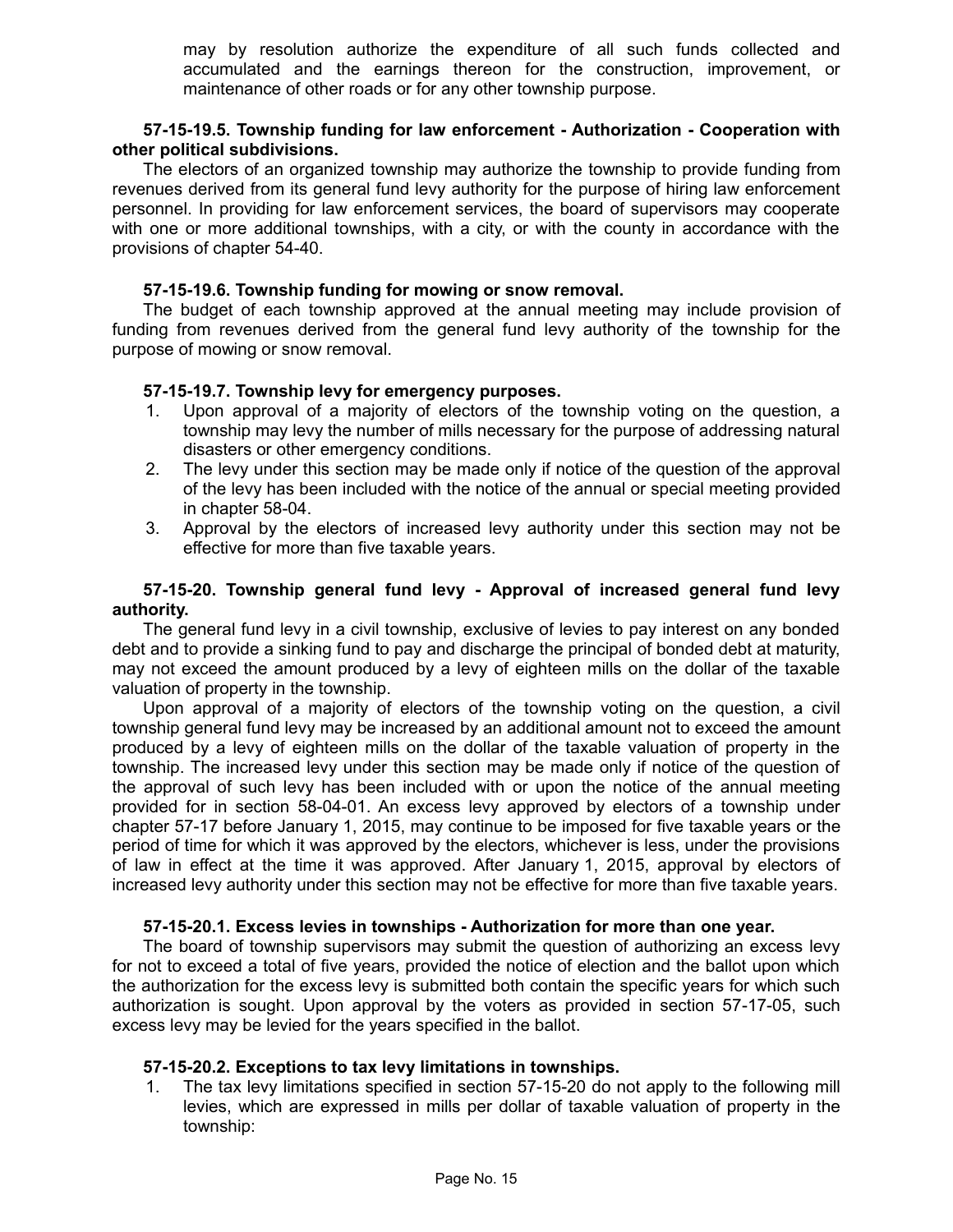- a. A township levying a tax for the purpose of cooperating with the county in constructing and maintaining roads and bridges that are part of the county road system and located within the township in accordance with section 57-15-19.4 may levy a tax not exceeding five mills.
- b. A township levying a tax for airport purposes in accordance with section 2-06-15 may levy a tax not exceeding four mills.
- c. A township levying a tax for special assessment districts in accordance with chapter 58-18.
- d. A township levying tax for emergency purposes in accordance with section 57-15-19.7.
- 2. Tax levy or mill levy limitations do not apply to any statute which expressly provides that taxes authorized to be levied therein are not subject to mill levy limitations provided by law.

## **57-15-20.3. Township levy for port purposes.**

Repealed by S.L. 2015, ch. 439, § 104.

## **57-15-20.4. Township levy for commerce authority purposes.**

Repealed by S.L. 2015, ch. 439, § 104.

## **57-15-21. Tax levies in unorganized townships.**

The board of county commissioners has the same jurisdiction in an unorganized township as the board of township supervisors has in an organized township. Such board may levy taxes in an unorganized township for road and bridge purposes and shall make such levy on the fourth Tuesday in July in each year, or within ten days thereafter. Such levy has no relation to nor effect upon the county taxes for any purpose levied by the board of county commissioners.

## **57-15-22. Tax levy limitations in unorganized townships.**

The total tax levied by the board of county commissioners in any unorganized township for the construction, maintenance, and improvement of any roads and bridges may not exceed eighteen mills on the dollar of the taxable valuation of the township or the amount in dollars that the township would have been entitled to levy under section 57-15-01.1 if the township had remained organized, but this does not prohibit the levy of general county road and bridge taxes in such unorganized township.

#### **57-15-22.1. Board of county commissioners may transfer unexpended balance in road and bridge fund in unorganized townships.**

The board of county commissioners, by resolution, may transfer any unexpended balance of the revenues produced under section 57-15-22 in any unorganized township to a special road and bridge fund to the credit of such unorganized township. Such special road and bridge fund may not be taken into consideration in determining the budget for the amount to be levied for road and bridge purposes in an unorganized township for the current fiscal year.

#### **57-15-22.2. Township legal contingency funding.**

The board of township supervisors of an organized township or the board of county commissioners for an unorganized township, may provide funding from revenue derived from the general fund levy authority for the township levy on property within the township for a legal contingency expenditure. Funding authorized under this section may be used only for purposes of expenses of legal actions authorized or entered into by the governing body of the township or the county, on behalf of unorganized townships. A levy under this section authorized by electors of an organized or unorganized township before January 1, 2015, remains effective for five taxable years or the period of time for which it was approved by the electors, whichever is less. Upon expiration of any mill levy authorized by electors of an organized or unorganized township before January 1, 2015, under this section, the governing body of the township or county may,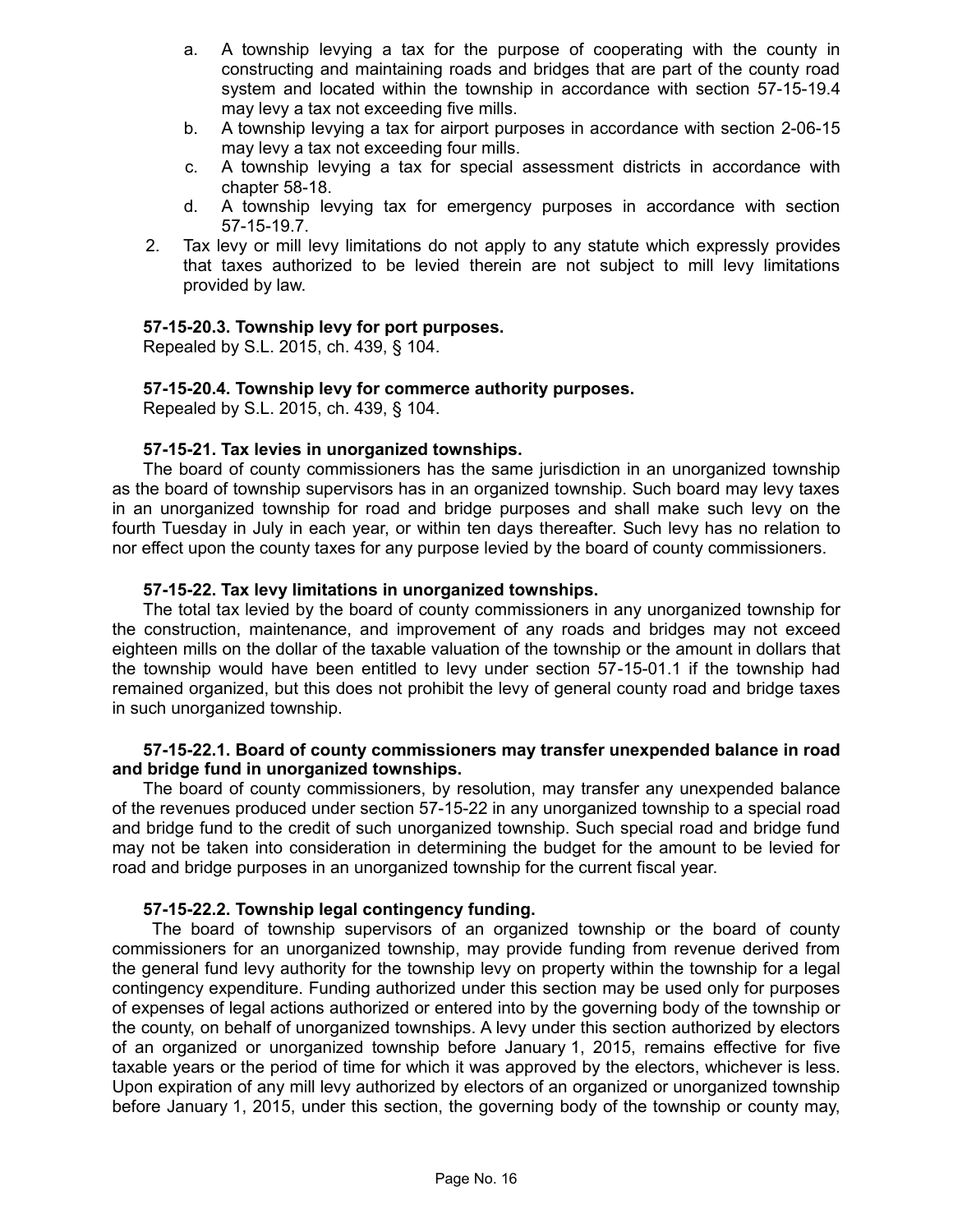by resolution, transfer any unobligated balance in the legal contingency fund to the general fund of the township or county.

## **57-15-23. Per capita school tax - Levy - Apportionment.**

Repealed by S.L. 1969, ch. 528, § 24.

## **57-15-24. County mill levy for schools.**

Repealed by S.L. 1981, ch. 198, § 18.

## **57-15-25. County equalization fund - How constituted.**

Repealed by omission from this code.

**57-15-25.1. County high school equalization fund - Tax levy.** Repealed by S.L. 1959, ch. 170, § 25.

## **57-15-26. Apportionment of funds withheld for failure to maintain school.**

Repealed by S.L. 1959, ch. 170, § 25.

#### **57-15-26.1. General tax levy of recreation service districts.**

The board of recreation service district commissioners of a recreation service district created under chapter 11-28.2 may, upon resolution of the board, levy a tax for general purposes in addition to all other levies permitted by law, not exceeding one mill on the taxable valuation of property in the district.

#### **57-15-26.2. Limitations in vector control districts.**

Vector control district levies are limited to a tax levy not exceeding one mill on the dollar of taxable valuation in the district in accordance with sections 23-24-08 and 23-24-09.

### **57-15-26.3. General tax levy of fire protection districts.**

Repealed by S.L. 2015, ch. 439, § 104.

#### **57-15-26.4. General tax levy of hospital districts.**

The board of directors of a hospital district may annually certify to the proper county auditor or county auditors the probable expense for operating the hospital district. The auditor or auditors may levy a tax not exceeding five mills on the taxable valuation of property within the district for the maintenance of the district for the fiscal year as provided in section 23-30-07.

#### **57-15-26.5. General tax levy of rural ambulance service districts.**

Repealed by S.L. 2015, ch. 439, § 104.

#### **57-15-26.6. Water resource district's general tax levy.**

The board of directors of a water resource district shall estimate expenses of the district and transmit them to the board of county commissioners according to section 61-16.1-06. The board of county commissioners may, by resolution, levy and authorize the county auditor to extend upon the county or portion of the county in the district a tax not exceeding four mills on each dollar of taxable valuation in the county or portion of the county in the district.

#### **57-15-26.7. West river water supply district general tax levy.**

Repealed by S.L. 1993, ch. 607, § 2.

## **57-15-26.8. Garrison Diversion Conservancy District general tax levy.**

The board of directors of the Garrison Diversion Conservancy District may levy a tax not exceeding one mill on the taxable valuation of property within the district according to sections 61-24-08 and 61-24-09.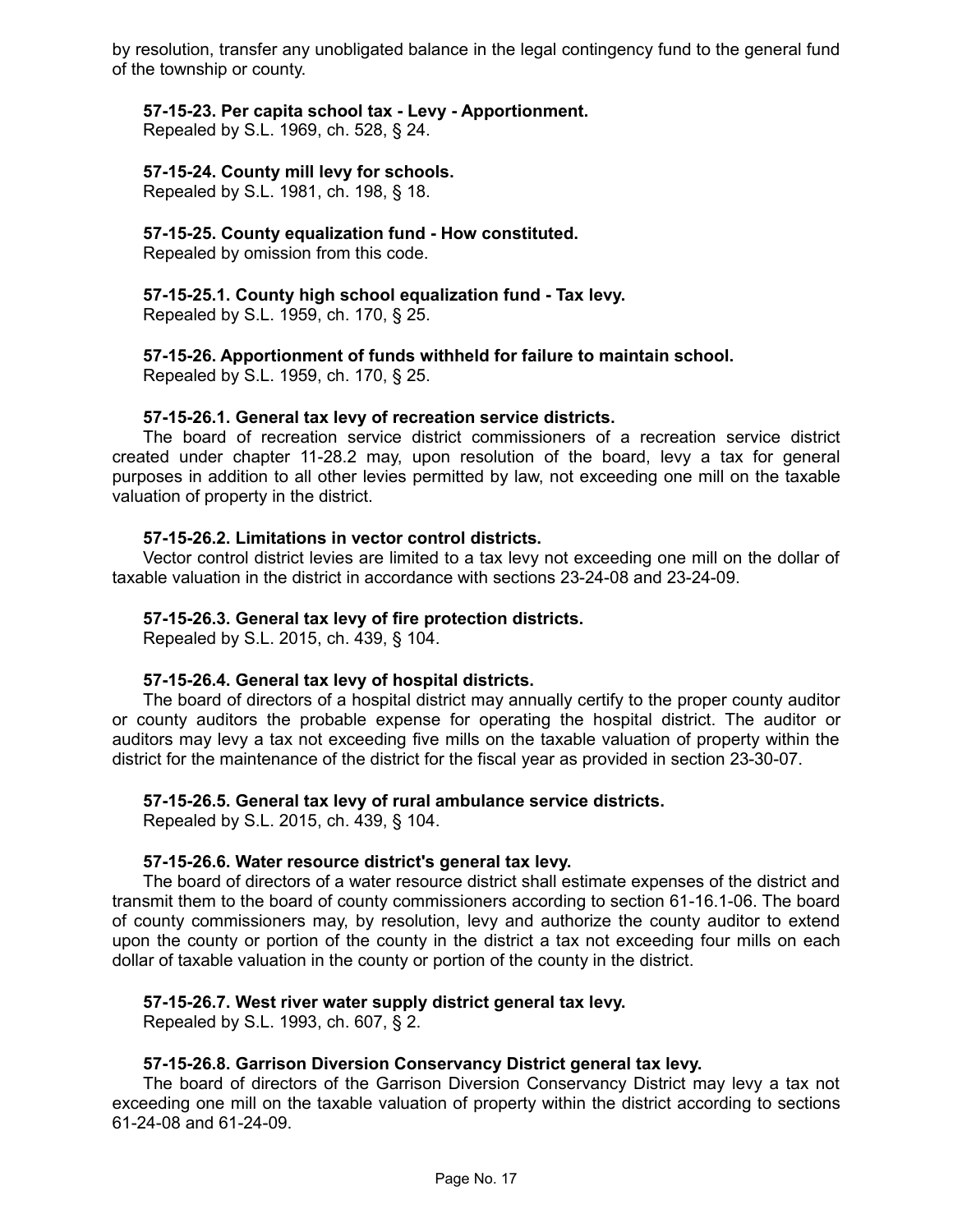## **57-15-27. Interim fund.**

The governing body of any county, city, park district, or municipality, other than a school district, which is authorized to levy taxes may include in its budget an item to be known as the "interim fund" which must be carried over to the next ensuing fiscal year to meet the cash requirements of all funds or purposes to which the credit of the municipality may be legally extended, for that portion of such fiscal year prior to the receipt of taxes therein. In no case may the interim fund be in excess of the amount reasonably required to finance the municipality for the first nine months of the next ensuing fiscal year. The interim fund may not be in excess of three-fourths of the current annual appropriation for all purposes other than debt retirement purposes and appropriations financed from bond sources.

### **57-15-27.1. Cemetery tax levies.**

A city may levy a tax, not exceeding the limitation in subsection 14 of section 57-15-10 to be used exclusively for the care, maintenance, and improvement of established cemeteries, owned and maintained by the city. An organized township may provide funding from revenues derived from its general fund levy authority for the care, maintenance, and improvement of established cemeteries maintained by the township.

## **57-15-27.2. Abandoned cemetery tax levies.**

Repealed by S.L. 2015, ch. 439, § 104.

## **57-15-28. Emergency fund - County.**

The governing body of any county may levy a tax for emergency purposes not exceeding the limitation in subsection 9 of section 57-15-06.7. The emergency fund may not be considered in determining the budget or the amount to be levied for each fiscal year for normal tax purposes but must be shown in the budget as an "emergency fund" and may not be deducted from the budget as otherwise provided by law. Each county may create an emergency fund, and all taxes levied for emergency purposes by any county, when collected, must be deposited in the emergency fund, and must be used only for emergency purposes caused by the destruction or impairment of any county property necessary for the conduct of the affairs of the county or emergencies caused by nature. The emergency fund may not be used for the purchase of road equipment. The emergency fund may not be used for any road construction or maintenance, except for repair of roads damaged by nature within sixty days preceding the determination to expend emergency funds; however, the emergency fund may be used to match federal funds appropriated to mitigate damage to roads related to a federally declared disaster that occurred more than sixty days preceding the determination. Any unexpended balance remaining in the emergency fund at the end of any fiscal year must be kept in the fund. When the amount of money in the emergency fund, plus the amount of money due the fund from outstanding taxes, equals the amount produced by a levy of five mills on the taxable valuation of property in a county with a population of thirty thousand or more, ten mills on the taxable valuation of property in a county with a population of less than thirty thousand but more than five thousand, or fifteen mills on the taxable valuation of property in a county with a population of five thousand or fewer, the levy authorized by this section must be discontinued, and no further levy may be made until required to replenish the emergency fund.

## **57-15-28.1. Judgment or claim payment levy limitations in political subdivisions.**

A political subdivision, except a school district, levying a tax for the payment of a judgment or a settlement of a claim in accordance with section 32-12.1-11 may levy a tax not exceeding five mills. If the political subdivision held a liability insurance policy or insurance contract, purchased by a political subdivision or a government self-insurance pool in which the political subdivision participates pursuant to chapter 32-12.1, which provides coverage to at least the liability limits under section 32-12.1-03 and that coverage was in force at the time of the occurrence that gave rise to the claim of relief, the political subdivision may levy a tax not exceeding a total of ten mills for the payment of a judgment or a settlement of a claim in accordance with section 32-12.1-11. The tax levy limitations specified by law do not apply to mill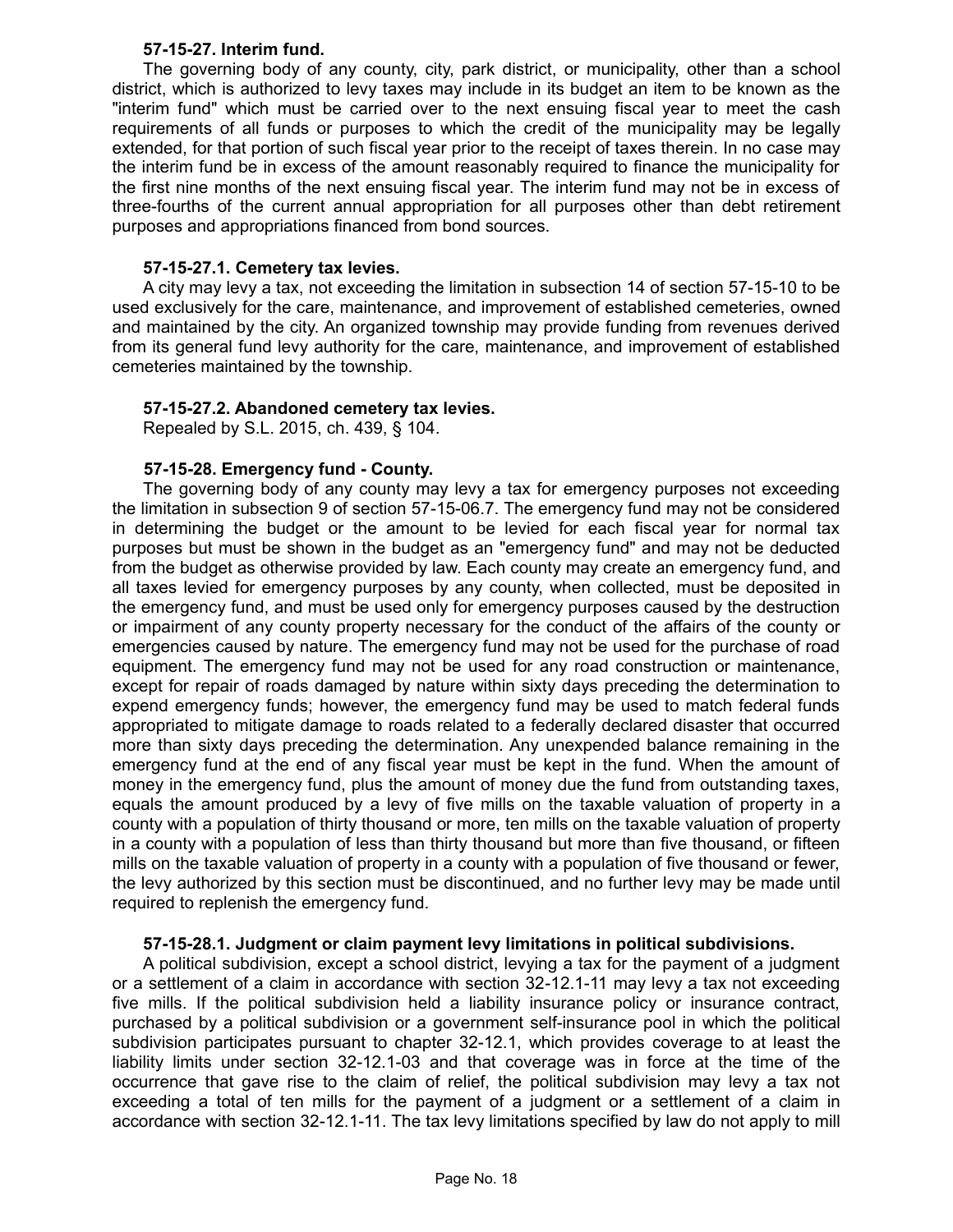levies under this section, expressed in mills per dollar of taxable valuation of property in the political subdivision.

### **57-15-29. War emergency fund - Cities.**

Repealed by omission from this code.

## **57-15-29.1. War emergency fund may be transferred into general fund.**

Repealed by omission from this code.

#### **57-15-30. When tax in townships and cities to be levied by county commissioners.**

Whenever any city or township having an existing liability or indebtedness is authorized to levy taxes for the payment of the same and fails or refuses to elect proper officers for the government of the municipality, the board of county commissioners of the county in which the municipality is located, upon a proper showing by any person having a legal or subsisting claim against the municipality that there are no legal officers in the municipality authorized to levy a tax for the payment of such indebtedness, shall levy a tax as the governing body would be authorized to levy the same for the payment of such indebtedness. Any person having a claim against such municipality has the same right to enforce the levy of such tax by the board of county commissioners that the person would have had to compel such levy by the officers of the municipality had they been properly elected and qualified.

#### **57-15-30.1. Tax levy for township debt or debt existing upon dissolution - Duty of county auditor - Duty of county treasurer.**

- 1. Whenever any township is indebted to the county in which such township is located and such debt is more than one year past due, the county auditor, upon resolution of the board of county commissioners, shall levy a tax on the property within the township in an amount sufficient to pay the indebtedness, but in no case may the amount of the levy cause the total levy for such township to exceed the maximum levy limitations, including excess levy limitations, provided by law. The county treasurer shall place the taxes collected to the credit of the county in payment or partial payment of the township's indebtedness.
- 2. Upon the dissolution of a civil township, the board of county commissioners of the county in which the township lies shall attach the territory embraced within such township to such assessment district of the county as the board may deem advisable for the purpose of assessment and taxation. In addition to the other levies provided by law, the board shall levy on the taxable property in the township a sum sufficient to discharge all debts and liabilities of the township. The county auditor shall enter the levy on the county tax list to be collected by the county treasurer as other county taxes are collected. The county treasurer shall credit the money derived from such levy to a special fund to be used to pay the dissolved township's debts and liabilities. Any balance remaining in the special fund after the payment of the debts and liabilities must be transferred for use for road and bridge purposes within the assessment district to which the territory is attached.

#### **57-15-30.2. Financial reporting requirements for taxing entities.**

The governing body of any county, city, township, school district, park district, recreation service district, rural fire protection district, rural ambulance service district, soil conservation district, conservancy district, water authority, or any other taxing entity authorized to levy property taxes or have property taxes levied on its behalf, in the year for which the levy will apply, shall file with the county auditor of each county in which the taxing entity is located, at a time and in a format prescribed by the county auditor, a financial report for the preceding calendar year showing the ending balances of each fund or account held by the taxing entity during that year.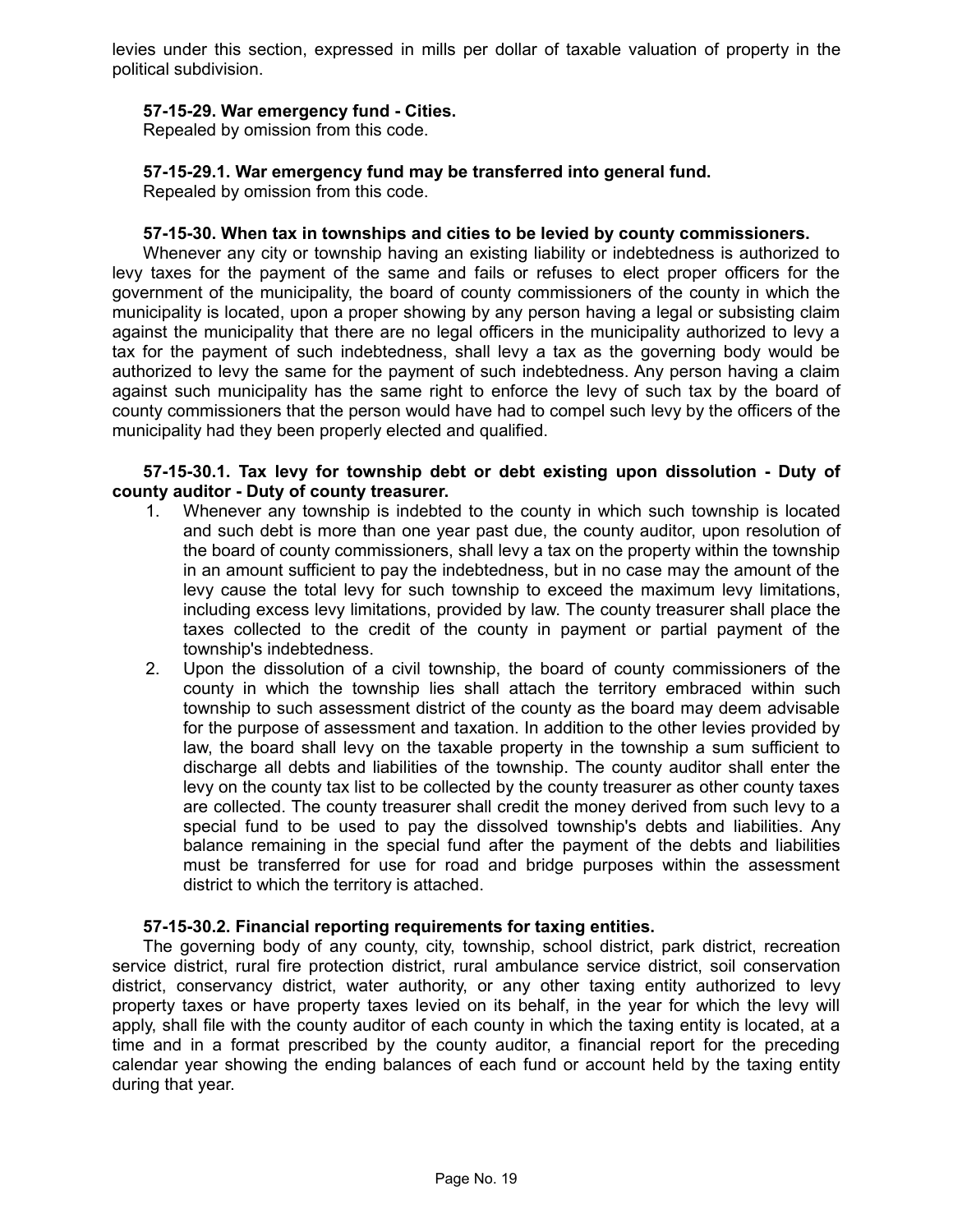## **57-15-31. Determination of levy.**

- 1. The amount to be levied by any county, city, township, school district, park district, or other municipality authorized to levy taxes must be computed by deducting from the amount of estimated expenditures for the current fiscal year as finally determined, plus the required reserve fund determined upon by the governing board from the past experience of the taxing district, the total of the following items:
	- a. The available surplus consisting of the free and unencumbered cash balance;
	- b. Estimated revenues from sources other than direct property taxes;
	- c. The total estimated collections from tax levies for previous years;
	- d. Expenditures that must be made from bond sources;
	- e. The amount of distributions received from an economic growth increment pool under section 57-15-61; and
	- f. The estimated amount to be received from payments in lieu of taxes on a project under section 40-57.1-03.
- 2. Allowance may be made for a permanent delinquency or loss in tax collection not to exceed five percent of the amount of the levy.

## **57-15-31.1. Deadline date for amending budgets and certifying taxes.**

No taxing district may certify any taxes or amend its current budget and no county auditor may accept a certification of taxes or amended budget after the tenth day of October of each year if such certification or amendment results in a change in the amount of tax levied. The current budget, except for property taxes, may be amended during the year for any revenues and appropriations not anticipated at the time the budget was prepared.

## **57-15-32. Certification of levy.**

The taxes levied or voted by any city, township, school district, park district, or other municipality authorized to levy taxes must be certified by the officer acting as business manager or clerk of the governing body of such municipality to the county auditor immediately following the action of the governing body, or within ten days thereafter.

#### **57-15-33. Penalty for failure to certify levy.**

Repealed by S.L. 1975, ch. 106, § 673.

#### **57-15-34. Duty of county auditor upon certification of levy.**

The county auditor of each county, upon receipt of tax levies certified to the county auditor by the proper authorities of the state or any taxing district or municipality shall acknowledge receipt thereof to the official so certifying them immediately upon receiving such levies.

#### **57-15-35. Penalty for extending tax beyond levy limit.**

Any county auditor who extends taxes in excess of the limitations prescribed by the terms of this chapter shall forfeit a sum of not less than twenty-five dollars and not more than one thousand dollars, the amount to be determined by the court in an action brought in district court by the state's attorney in the name of the state for the benefit of the county general fund, and if such action of the county auditor is willful, the county auditor also is guilty of a class A misdemeanor.

#### **57-15-36. Tax levy for airport purposes.**

Repealed by S.L. 2015, ch. 439, § 104.

## **57-15-37. Tax levy for airport purposes in park districts.**

Repealed by S.L. 2001, ch. 510, § 13.

## **57-15-37.1. Township levy for airport purposes.**

Repealed by S.L. 2015, ch. 439, § 104.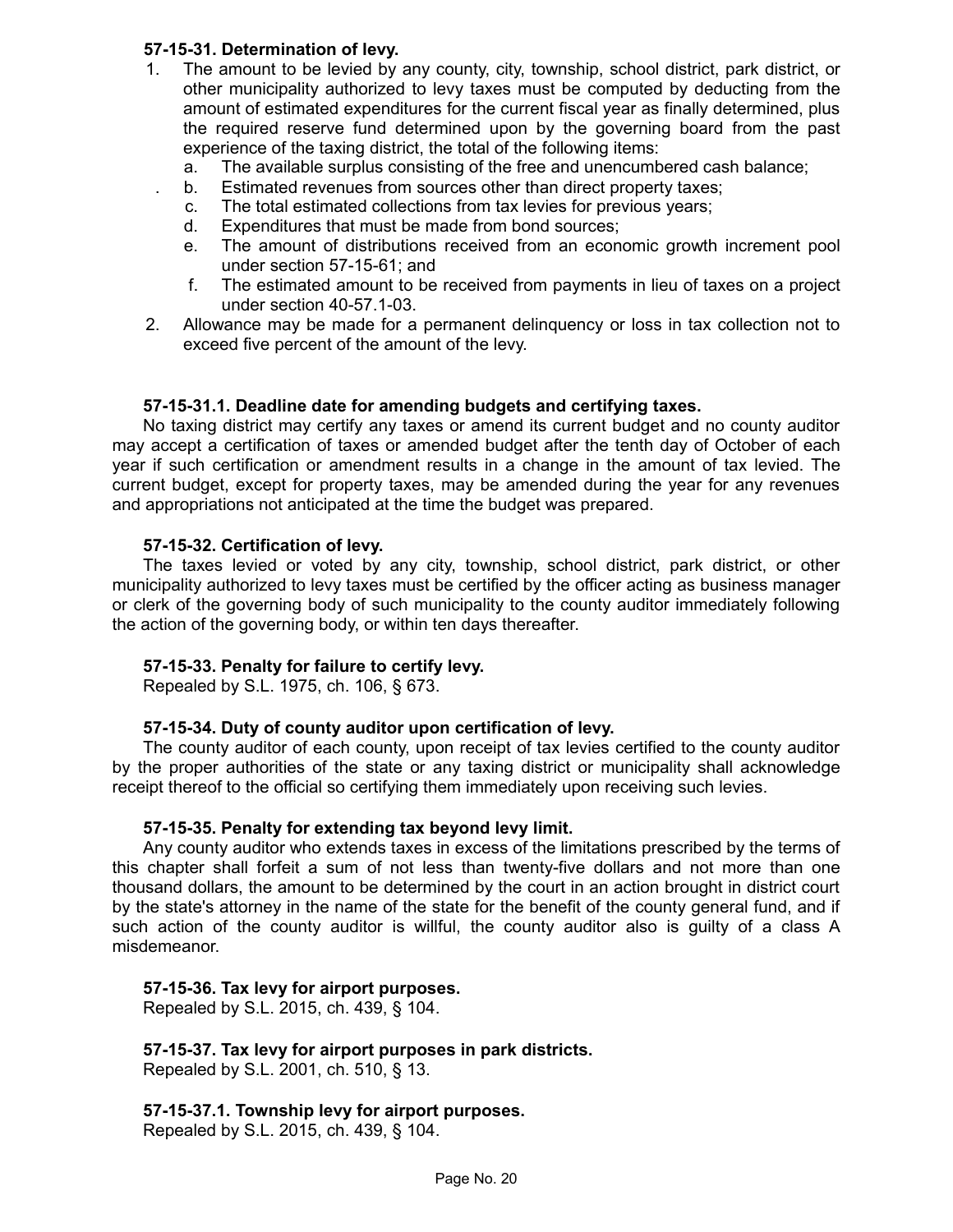## **57-15-38. City capital improvements fund levy.**

- 1. The governing body of any city may levy a tax for a capital improvements fund not exceeding ten mills under section 57-15-10, to be used for one of the purposes specified under subsection 5, when authorized to do so by a majority of the electors voting upon the question at a primary or general election. A ballot submitted to the electors under this subsection may contain multiple questions and each question must specify:
	- a. The singular purpose, selected from the purposes specified under subsection 5, for which the levy authority is being sought;
	- b. The number of mills requested for the purpose specified in subdivision a; and
	- c. The duration of the requested levy authority.
- 2. The governing body of any city may levy a tax for a capital improvements fund not exceeding ten mills under section 57-15-10, to be used for any of the purposes specified under subsection 5, when authorized to do so by sixty percent or more of the qualified electors voting upon the question at a primary or general election.
- 3. The governing body of any city may levy an additional tax for a capital improvements fund exceeding ten mills but not exceeding twenty mills under subsection 57-15-10, to be used for one of the purposes specified under subsection 5, when authorized to do so by sixty percent or more of the electors voting upon the question at a primary or general election. A ballot submitted to the electors under this subsection may contain multiple questions and each question must specify:
	- a. The singular purpose, selected from the purposes specified under subsection 5, for which the levy authority is being sought;
	- b. The number of mills requested for the purpose specified in subdivision a; and
	- c. The duration of the requested levy authority.
- 4. Any excess levy for capital improvements under this section approved by the electors of a city before July 1, 2015, remains effective for ten taxable years or the period of time for which it was approved by the electors, whichever is less, after it was approved, under the provisions of law in effect at the time it was approved. After June 30, 2015, approval or reauthorization by electors of increased levy authority under this section may not be effective for more than ten taxable years.
- 5. The capital improvements fund may be used for:
	- a. Paying all or part of the construction of waterworks systems, sewage systems, public buildings, or any other public improvements;
	- b. Acquiring real estate as a site for public buildings, maintaining structural and mechanical components of public buildings, and furnishing of public buildings;
	- c. A city's participating share in urban renewal programs;
	- d. Capital improvements and equipment acquisition and maintaining structural and mechanical components for fire department stations;
	- e. Capital improvements and equipment acquisition and maintaining structural and mechanical components for stations for police protection services and correctional facilities; and
	- f. Acquiring and developing real estate, capital improvements, buildings, pavement, equipment, and supporting debt service associated with financing for citysupported airports or airport authorities.
- 6. The governing body of the city may create the capital improvements fund which may be accumulated in an amount not in excess of twenty percent of the current annual appropriation for all other purposes combined, exclusive of the appropriations to pay interest and principal of the bonded debt, and not in excess of the limitations prescribed by law.

## **57-15-39. Disposition of construction fund tax.**

Revenues raised for construction purposes must be disposed of as follows:

1. All revenues accruing from appropriations or tax levies for a construction fund, together with such amounts as may be realized for construction purposes from all other sources, must be placed in a separate fund known as a city construction fund,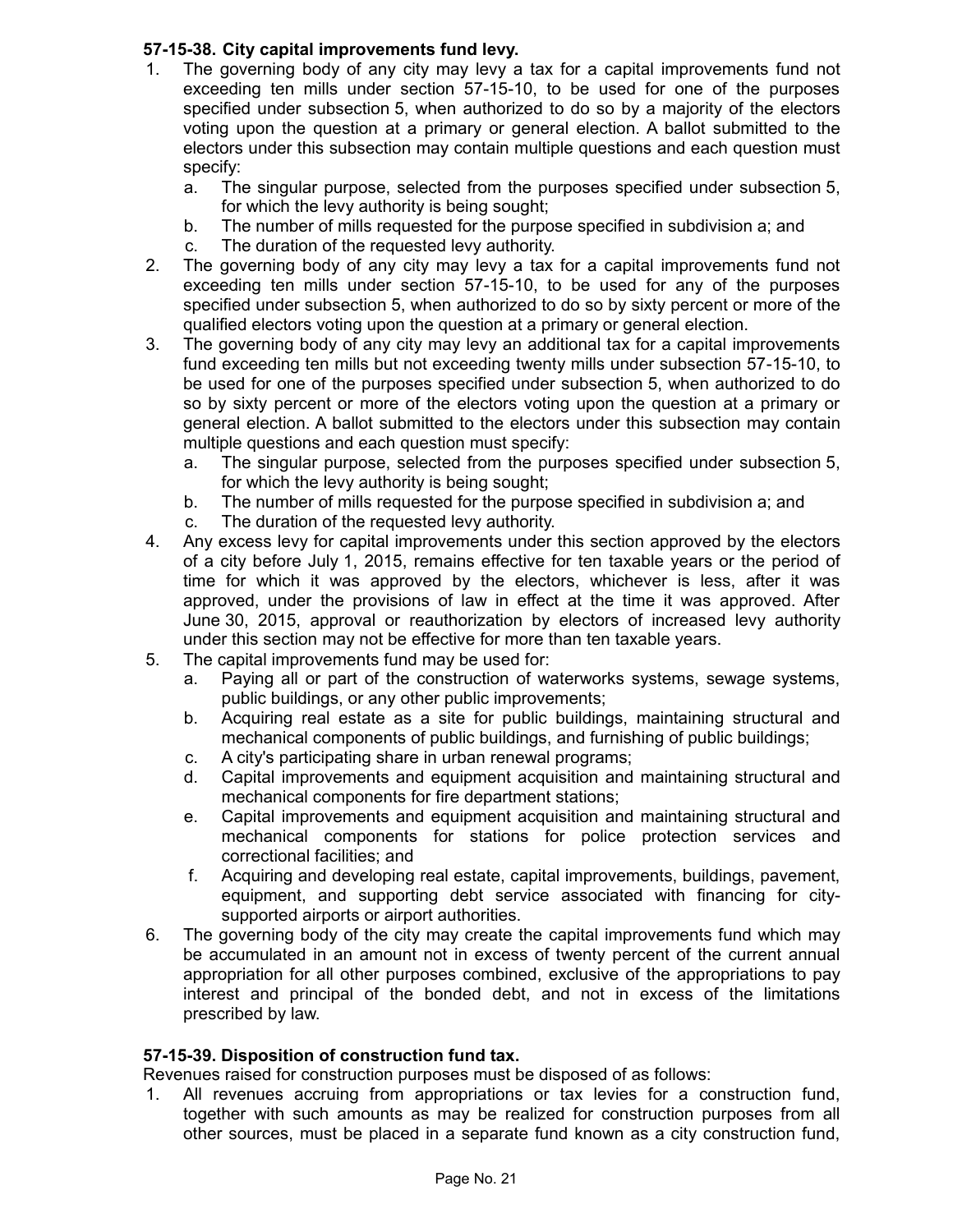and must be deposited and held as the sinking funds of such cities are held. Such fund must be used solely and exclusively for the purpose of constructing waterworks systems, sewage systems, public buildings, or such other public improvements as the electors may have authorized and must be paid out by the custodian thereof, only upon order of the governing body of such city, signed by the mayor or president of the board of city commissioners and the city auditor of said city; such order must recite upon its face the purpose for which such payment is made.

- 2. Any moneys remaining in a construction fund, after the completion of the payments for any city construction fund project which has cost seventy-five percent or more of the amount in such construction fund at the time of letting the contracts therefor, must be returned to the general fund of the city upon the order of the governing body of such city.
- 3. Upon the first day of June of each year, the custodian of any city construction fund shall pay into the general fund of such city any moneys which have remained in such fund for a period of ten years or more. The custodian shall consider that all payments which have been paid from the city construction fund for building purposes have been paid from the fund first acquired.

#### **57-15-40. Penalty for unlawful withdrawal of construction fund.**

Repealed by S.L. 1975, ch. 106, § 673.

#### **57-15-41. Political subdivision tax levies for payment of special assessments exempt from levy limitations.**

No tax levy limitations provided by any statute of this state apply to tax levies by any county, city, school district, park district, or township for the purpose of paying any special assessments or paying debt service on bonds issued to prepay special assessments made in accordance with the provisions of title 40, against property owned by such county, city, school district, park district, or township. Any surplus in the special assessment fund after all of the special assessments for which the fund was created have been paid shall be placed in the general fund of the political subdivision.

#### **57-15-42. City fire department capital improvements and equipment acquisition funding.**

The governing body of any city may provide funding from revenues derived from the capital improvements fund levy under section 57-15-38 for a fire department capital improvements and equipment acquisition and maintaining structural and mechanical components for fire department stations. Any levy under this section approved by the electors of a city before January 1, 2015, remains effective for ten taxable years or the period of time for which it was approved by the voters, whichever is less, under the provisions of this section in effect at the time it was approved. When the authority to levy under this section expires in a city, any unobligated balance in the fire department reserve fund must be transferred to the city capital improvements fund.

### **57-15-43. Tax levy for city having an organized firefighters relief association - Limitations - Disbursement.**

Repealed by S.L. 2015, ch. 439, § 104.

**57-15-44. City tax levy for acquiring real estate for public building.** Repealed by S.L. 2015, ch. 439, § 104.

## **57-15-45. Resolution and notice of election.**

Repealed by S.L. 1967, ch. 430, § 2.

**57-15-46. Form of ballot.** Repealed by S.L. 1967, ch. 430, § 2.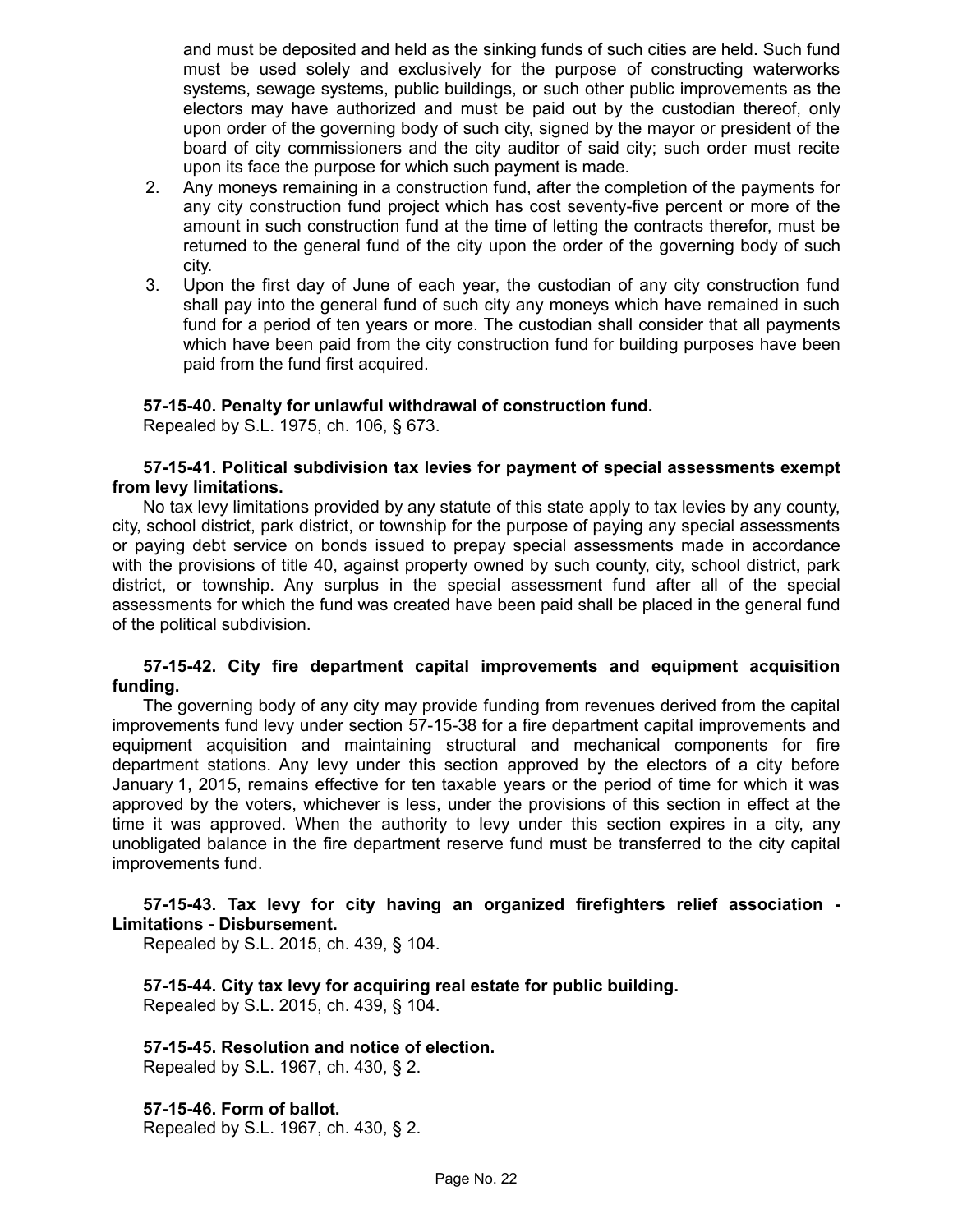## **57-15-47. Conduct of election.**

Repealed by omission from this code.

## **57-15-48. City levy for emergency purposes.**

The governing body of any city by a two-thirds vote may levy a tax annually for snow removal, natural disaster, or other emergency conditions not exceeding the limitation in subsection 9 of section 57-15-10. No city may make this levy after the amount of the unexpended funds raised by this levy plus the amount of money due the fund from outstanding taxes equals the amount produced by a levy of five mills on the taxable valuation of property within the city or five dollars per capita, whichever is greater.

## **57-15-49. School district levy for school library fund.**

Repealed by S.L. 1983, ch. 608, § 22.

## **57-15-50. County emergency medical service levy.**

Upon petition of ten percent of the number of qualified electors of the county voting in the last election for governor or upon its own motion, the board of county commissioners of each county shall levy annually a tax not exceeding the limitation in subsection 10 of section 57-15-06.7, for the purpose of subsidizing county emergency medical services; provided, that this tax must be approved by a majority of the qualified electors of the county voting on the question at a regular or special countywide election. The county may budget, in addition to its annual operating budget for subsidizing emergency medical service, no more than ten percent of its annual operating budget as a depreciation expense to be set aside in a dedicated emergency medical services sinking fund deposited with the treasurer for the replacement of equipment and ambulances. The ten percent emergency medical services sinking fund must be in addition to the annual operating budget for subsidization, but the total of the annual operating budget and the annual ten percent emergency medical services sinking fund may not exceed the approved mill levy. If the county contains a rural ambulance service district or rural fire protection district that levies for and provides emergency medical service, the property within that district is exempt from the county tax levy under this section upon notice from the governing body of the district to the board of county commissioners of the existence of the district.

## **57-15-51. City emergency medical service funding.**

The governing body of a city may provide funding from revenues derived from its general fund levy authority for the purpose of subsidizing city emergency medical services. Whenever a tax for county emergency medical services is levied by a county, any city subsidizing city emergency medical services, shall upon written application to the county board of such county be exempted from such county tax levy. The city may set aside, as a depreciation expense, up to ten percent of its annual emergency medical service operating or subsidization budget in a dedicated emergency medical services sinking fund, deposited with the auditor for replacement of equipment and ambulances. The ten percent emergency medical services sinking fund may be in addition to the actual annual emergency medical services budget.

## **57-15-51.1. Funding for township emergency medical service.**

The qualified electors of an organized township may authorize the township to provide funding from revenues derived from its general fund levy authority for the purpose of subsidizing township emergency medical service. In providing for emergency medical service, the board of supervisors may cooperate with one or more additional townships or with a city, county, or rural ambulance service district in accordance with chapter 54-40.

#### **57-15-52. School district levy to equip and maintain two-way radios for schoolbuses.** Repealed by S.L. 1983, ch. 608, § 22.

# **57-15-52.1. School district levy for schoolbus costs.**

Repealed by S.L. 1983, ch. 608, § 22.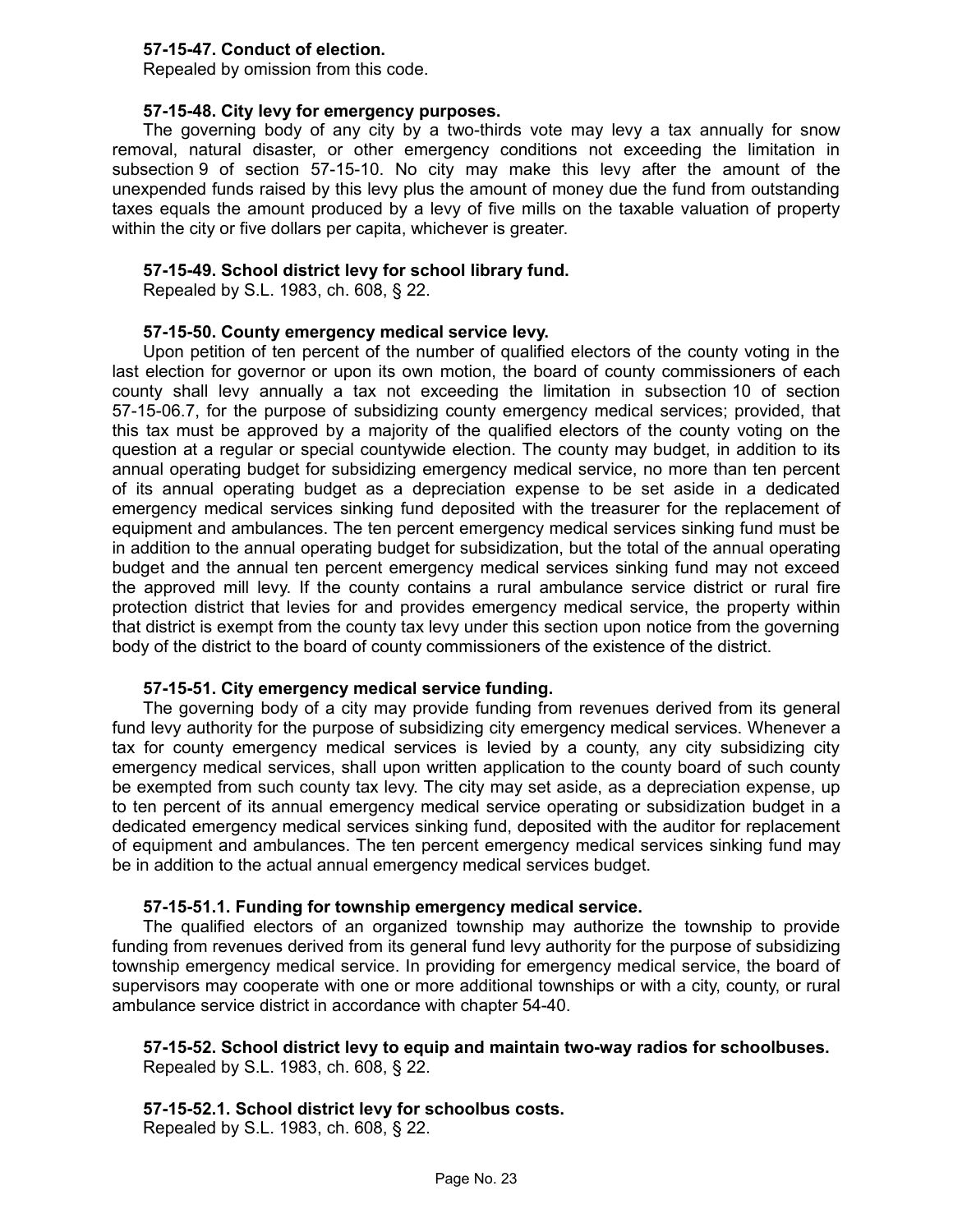### **57-15-53. Police department stations and correctional facilities capital improvements funding.**

The governing body of any city may provide funding from revenues derived from the capital improvements fund levy authority under section 57-15-38 for the purpose of providing additional funds to meet the construction costs and costs of maintaining structural and mechanical components of stations for police protection services and correctional facilities. Any levy under this section approved by the electors of a city before January 1, 2015, remains effective for ten taxable years or for the period of time for which it was approved by the voters, whichever is less, under the provisions of this section in effect at the time it was approved. When the authority to levy under this section expires in a city, any unobligated balance in the police station and correctional facility fund must be transferred to the city capital improvements fund.

#### **57-15-54. Destruction of weeds along highways - Election to be held on question - Tax levy.**

Repealed by S.L. 2015, ch. 439, § 104.

## **57-15-55. Tax levy for public transportation.**

The governing body of any city, upon approval by a majority vote of the qualified electors of the city voting on the question at any citywide election, may annually levy a tax not exceeding the limitation in subsection 10 of section 57-15-10 to provide funds for the provision and operation of a public transportation system within the city under a contract approved by the governing body with a private contractor, or by the city itself.

## **57-15-55.1. City tax levy for transportation of public school students.**

Repealed by S.L. 2015, ch. 439, § 104.

## **57-15-56. Authorization of tax levy for services and programs for senior citizens - Elections to authorize or remove the levy - State bonding fund coverage - State matching program for senior citizen services and programs.**

- 1. The board of county commissioners of any county is hereby authorized to levy a tax, or if no levy is made by the board of county commissioners, the governing body of any city in the county is authorized to levy a tax, in addition to all levies now authorized by law, for the purpose of establishing or maintaining services and programs for senior citizens including the maintenance of existing senior citizen centers which will provide informational, health, welfare, counseling, and referral services for senior citizens, and assisting such persons in providing volunteer community or civic services. If the tax authorized by this section is levied by the board of county commissioners, any existing levy under this section by a city in the county becomes void for subsequent taxable years. The removal of the levy is not subject to the requirements of subsection 3. This tax may not exceed the limitation in subsection 12 of section 57-15-06.7 or subsection 11 of section 57-15-10. The proceeds of the tax must be kept in a separate fund and used exclusively for the public purposes provided for in this section. This levy must be in addition to any moneys expended by the board of county commissioners pursuant to section 11-11-58 or by the governing body of any city pursuant to section 40-05-16.
- 2. The levy authorized by this section may not be used to defray any expenses of any organization or agency until the organization or agency is incorporated under the laws of this state as a nonprofit corporation. Governing bodies may enter into contracts with county councils on aging or comparable representative groups in counties or cities that do not have a council on aging to determine jointly and to administer distribution of funds in accordance with the contract and the provisions of this section. To receive any funds under this section, an organization or agency must file with the governing body from which funds are being requested a report of its program for the fiscal year for which the funds are requested. The report must show all financial resources available to the organization or agency and its program, how those resources are budgeted or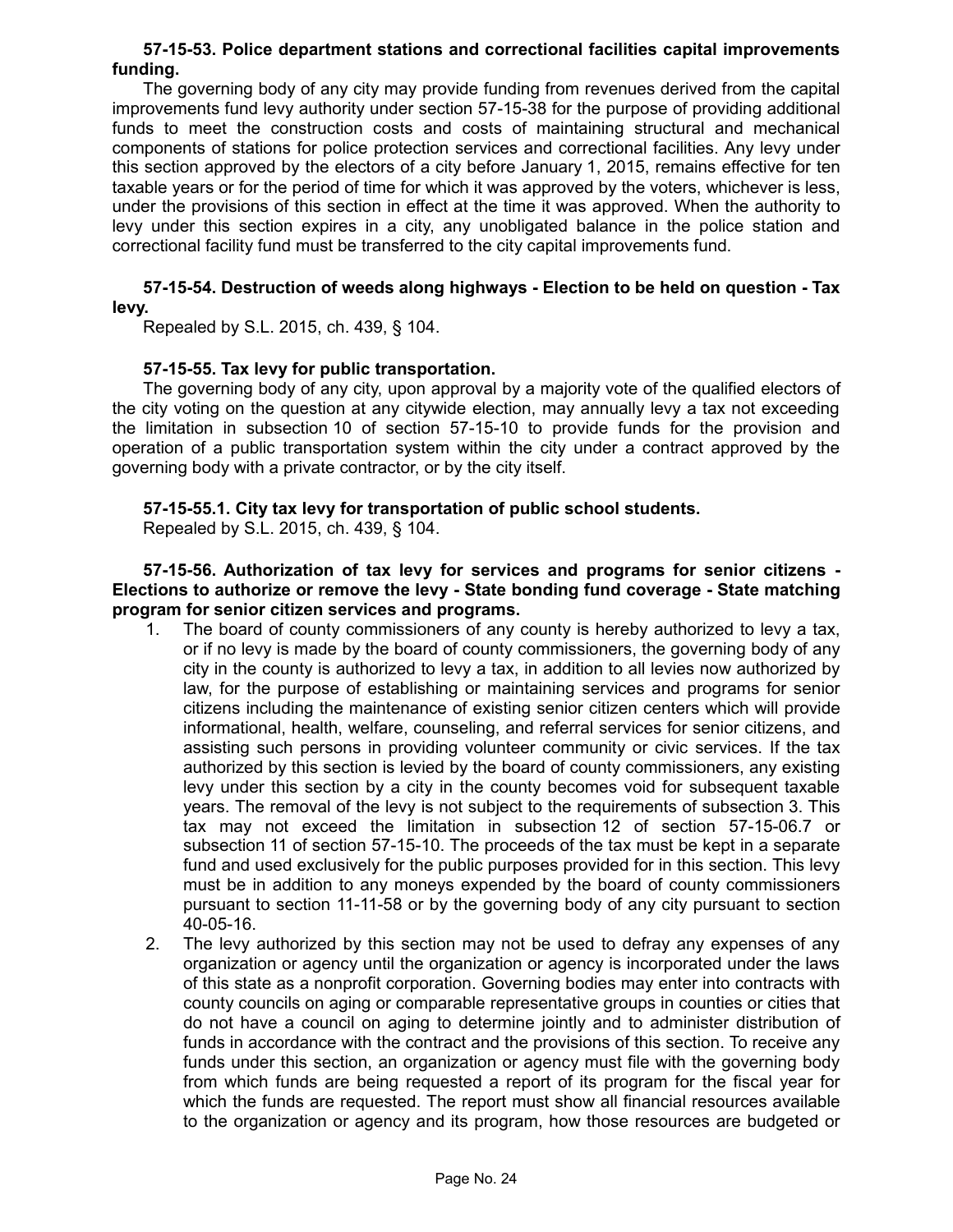intended to be used in that fiscal year or in the future, and the purposes for which funds being requested under this section are to be used. An organization or agency and its program which receives funds under the provisions of this section must be reviewed or approved annually by the board of county commissioners or the governing body of the city to determine its eligibility to receive funds under the provisions of this section.

- 3. The levy authorized by this section may be imposed or removed only by a vote of a majority of the qualified electors of the county or city voting on the question directing the governing body to do so. The levy authorized by this section may not be increased to a levy of more than one mill under the authority of this section unless approved by a vote of a majority of the qualified electors of the county or city voting on the question. The governing body shall put the issue before the qualified electors either on its own motion or when a petition in writing, signed by qualified electors of the county or city equal in number to at least ten percent of the total vote cast in the county or city for the office of governor of the state at the last general election, is presented to the governing body.
- 4. The officers or employees of a nonprofit corporation under contract with the board of county commissioners or the governing body of the city, in regard to the manner in which the funds shall be expended and the services are to be provided, are authorized to receive, and shall be eligible for, bonding coverage through the state bonding fund.
- 5. The state treasurer shall provide matching funds as provided in this subsection for counties for senior citizen services and programs funded as required by this section. The grants must be made on or before March first of each year to each eligible county. A county receiving a grant under this section which has not levied a tax under this section shall transfer the amount received to a city within the county which has levied a tax under this section. A grant may not be made to any county that has not filed with the state treasurer a written report verifying that grant funds received in the previous year under this subsection have been budgeted for the same purposes permitted for the expenditure of proceeds of a tax levied under this section. The written report must be received by the state treasurer on or before February first of each year following a year in which the reporting county received grant funds under this subsection. A matching fund grant must be provided from the senior citizen services and programs fund to each eligible county equal to eighty-seven and one-half percent of the amount appropriated in dollars in the county under this section for the taxable year, but the matching fund grant applies only to an amount equal to a levy of up to one mill under this section.

#### **57-15-57. Levy for county welfare.**

Repealed by S.L. 2015, ch. 439, § 104.

#### **57-15-58. Penalty for unlawful withdrawal from fund.**

Every officer participating in the unlawful withdrawal from any fund established by this chapter is guilty of a class A misdemeanor.

**57-15-59. Counties' and cities' authority to enter leases for court, corrections, and law enforcement facilities and dedicate mill levies.**

Repealed by S.L. 2015, ch. 439, § 104.

**57-15-60. Authorization of tax levy for programs and activities for handicapped persons - Elections to authorize or remove the levy - Handicapped person programs and activities.**

Repealed by S.L. 2015, ch. 439, § 104.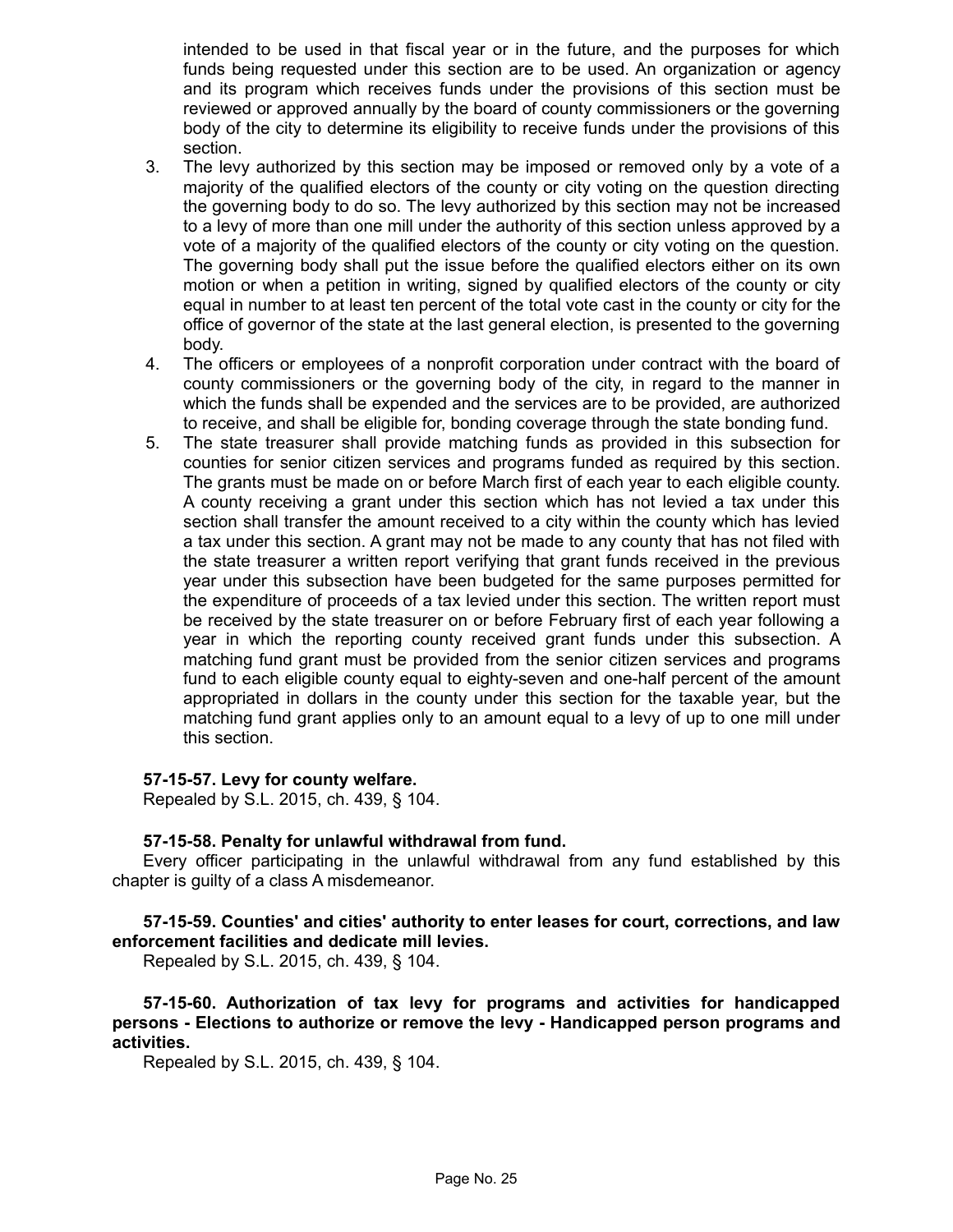## **57-15-61. Economic growth districts.**

In counties that are part of a joint job development authority, an economic growth district may be established by resolution approved by the board of county commissioners of each county that will be part of the economic growth district. The resolution approved by each board of county commissioners must specify which of the counties in the economic growth district will have the responsibility to administer the economic growth increment pool, unless the boards of county commissioners otherwise agree in writing to different terms and conditions.

- 1. Upon establishment of an economic growth district, the auditor of each county in the economic growth district shall compute and certify the taxable value of each lot or parcel of commercial property, as defined in section 57-02-01, in that county as most recently assessed and equalized. In each subsequent year, the county auditor of each county in an economic growth district shall compute and certify the amount by which the taxable valuation of all commercial lots and parcels of real property in that county, as most recently assessed and equalized, has increased in comparison with the original taxable value of all commercial lots and parcels. The amount of increase determined is the gross commercial growth of that county. If there is a decrease or no increase in gross commercial growth, the auditor shall certify the gross commercial growth as zero. The auditor shall compute and certify the net commercial growth of the county as thirty percent of the gross commercial growth.
- 2. The county auditor of each county in an economic growth district shall exclude the net commercial growth determined under subsection 1 from the taxable valuation upon which the auditor computes the mill rates of taxes levied in that year by the state and every political subdivision having power to levy taxes on the property. The auditor shall extend the aggregate mill rate against the net commercial growth as well as the taxable valuation upon which the aggregate mill rate was determined. The amount of taxes received from application of the aggregate mill rate against the net commercial growth is the economic growth increment revenue for that year.
- 3. The county auditor of each county in an economic growth district shall segregate all economic growth increment revenue in a special fund.
- 4. The county treasurer shall remit the economic growth increment revenue to the county auditor of the county that administers the economic growth increment pool when the county treasurer distributes collected taxes to the state and to political subdivisions.
- 5. Before annual certification of county tax levies to the county auditor, the county auditor in the county that administers the economic growth increment pool shall distribute to the county auditors of the other counties in the economic growth district the proportion of the economic growth increment pool which the population of the receiving county bears to the total population of all counties in the economic growth district. Revenue received by a county under this subsection must be deposited in the county general fund.
- 6. An economic growth district may be dissolved by discontinuation of a joint job development authority or by approval of a resolution by the board of county commissioners of each county in the economic growth district. Upon dissolution of an economic growth district, any funds remaining in the economic growth increment pool must be distributed in accordance with subsection 5.

**57-15-62. Levy authorized for county automation and telecommunications.** Repealed by S.L. 2015, ch. 439, § 104.

**57-15-63. Mistake in levy - Levy increase in later year - Levy reverts.** Expired under S.L. 2003, ch. 517, § 2.

**57-15-63.1. Mistake in levy - Levy increase in later year - Levy reverts.** Expired under S.L. 2007, ch. 508, § 2.